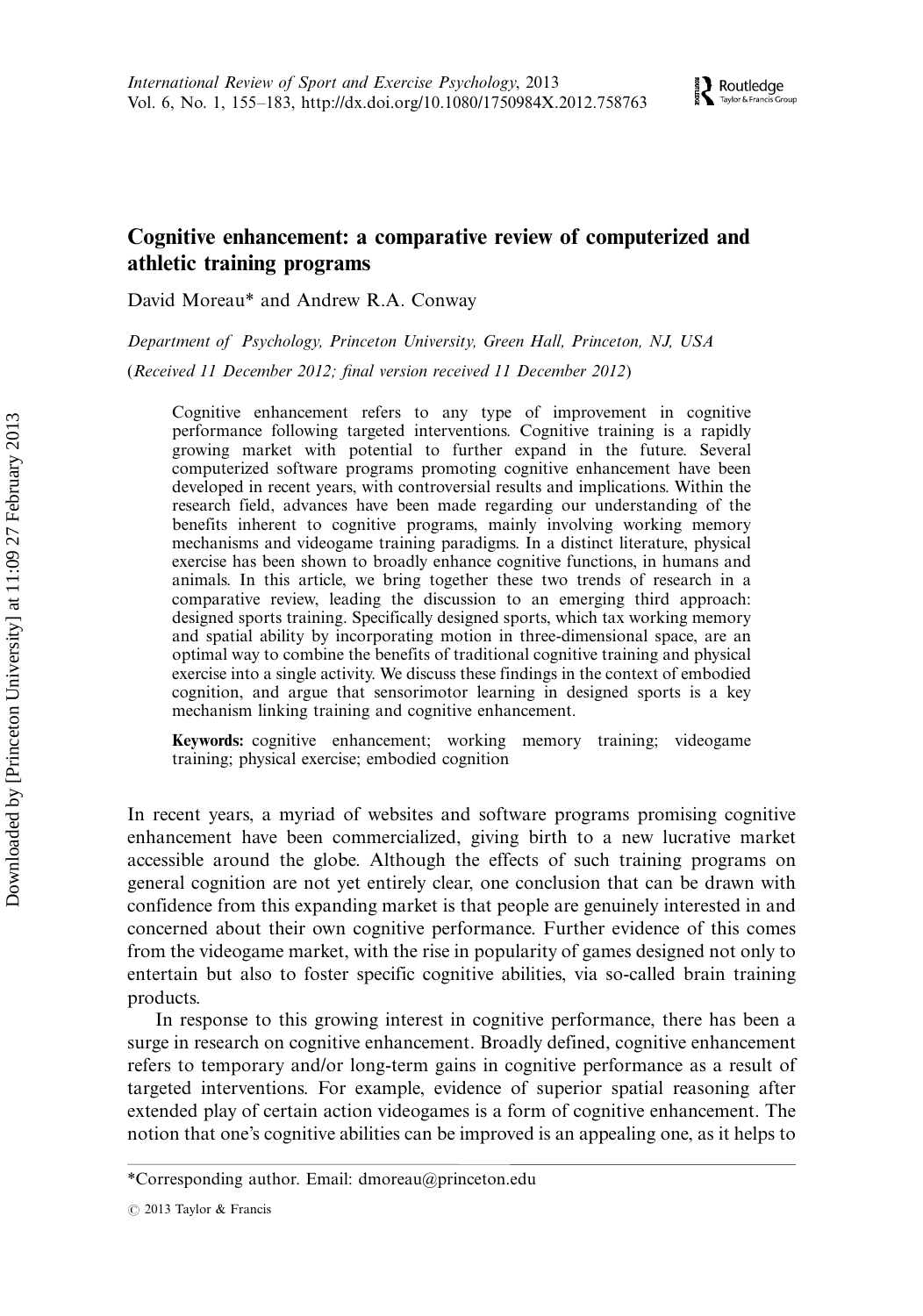put individual differences in cognitive ability into perspective, and is in line with current research on neuroplasticity. In this regard, training paradigms complement a large body of literature in differential psychology. Assessing individual differences in cognition, particularly in the field of intelligence testing (Binet & Simon, 1904; Galton, 1879), psychologists have gathered an extensive amount of data documenting cognitive differences across individuals, paving the way for more accurate theoretical models of human cognition.

However, findings based on a differential approach have sometimes been misinterpreted, leading, for example, to the assumption of immutable differences between individuals while undermining the influence of environmental factors. Considering these shortcomings, new trends of research in cognitive science help bring a fresh look at previous findings. In contrast with the long-standing view of a limitation in brain structural changes to developmental stages, the idea that the brain remains plastic throughout life and therefore that cognitive processes can be altered continually is far reaching. It centers the debate on the tremendous and permanent possibilities to improve one's abilities, departing from the notion of an unchangeable set of cognitive limitations. In sum, the idea of cognitive enhancement is being embraced in the scientific community and represents a specific type of 'human enhancement'.

This emerging literature on cognitive enhancement can also be viewed from a more applied perspective. Some studies have utilized invasive or artificial techniques, such as in vitro stem cell growth and pharmacological interventions (for reviews and comments, see Elliott & Elliott, 2011; Farah & Smith, 2011; Smith & Farah, 2011; Swanson, Wigal, & Volkow, 2011), while others have primarily concerned classical learning effects induced by various types of cognitive programs (for reviews in children and adults, see Diamond & Lee, 2011; Rabipour & Raz, 2012), such as working memory (WM) training (for reviews, see Morrison & Chein, 2011; Shipstead, Redick, & Engle, 2012) or videogame interventions (for a review, see Green & Bavelier, 2008).

The present review focuses on non-invasive behavioral interventions targeting cognitive enhancement, and strives to unveil the key mechanisms underlying training effects. In particular, we discuss computerized and physical training, two popular approaches that are rarely considered together despite remarkable similarities in terms of findings. In an attempt to optimize cognitive training, we conclude with a theoretically driven reflection toward alternative interventions to enhance human cognition, via a combination of cognitive and motor solicitations within ad hoc activities.

To help guide our evaluation of training studies, we begin with a brief review of basic but essential methodological issues, specifically: (1) observational studies vs. randomized controlled experiments; (2) random assignment to conditions; (3) control conditions; (4) amount and frequency of training; (5) measurement of constructs; and (6) near- and far-transfer.

#### Experimental designs in cognitive training

#### Observational studies vs. randomized controlled experiments

Cross-sectional observations comparing experts and non-experts in diverse activities, such as music, sports, or videogame playing, have provided a great deal of knowledge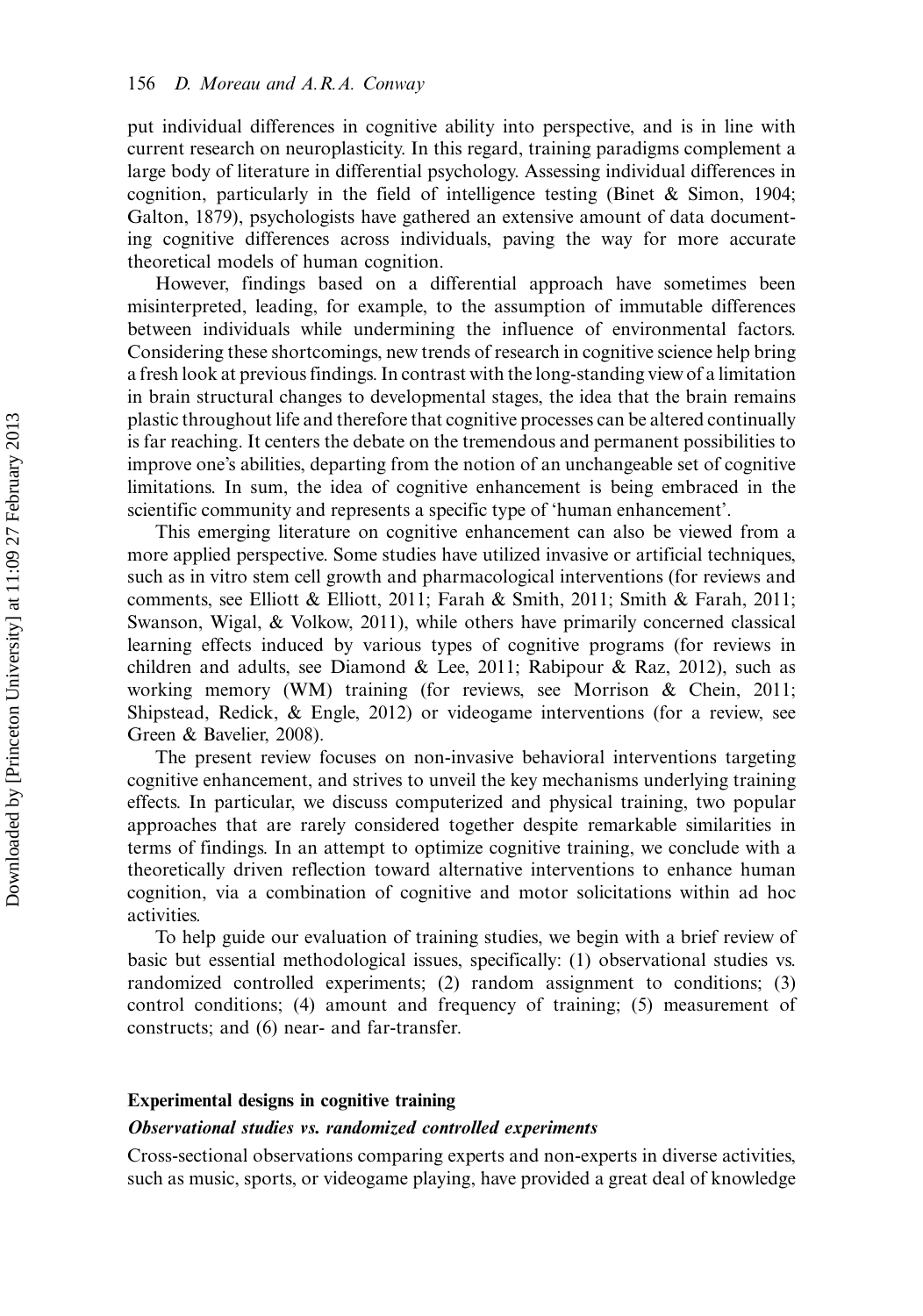concerning the particular skills critical to excel in these activities and their relationship with general cognitive abilities (for a comprehensive review of expertise, see Ericsson, 2006). For example, elite athletes perform significantly better than novices in spatial reasoning tasks (Moreau, Mansy-Dannay, Clerc, & Guerrien, 2011), musicians demonstrate faster processing of visual and spatial features than non-musicians (Brochard, Dufour, & Despres, 2004), and videogame players navigate more efficiently than non-gamers within a virtual environment (Richardson, Powers, & Bousquet, 2011).

However, such designs systematically fail to provide information regarding causation, namely whether differences are training based or due to pre-existing abilities, and/or simply due to confounding variables (for example, experts in a given activity might also be more likely either to avoid or to engage in other practices). These issues can largely be overcome via controlled experiments in which recruited participants are randomly assigned to different conditions, including at least one experimental and one control group. We discuss in this section the critical points to consider when designing behavioral interventions intended to target cognitive enhancement.

### Random assignment

Typically, training studies are based on the assumption that a particular program benefits single or sets of abilities. Given a sufficient sample, random assignment ensures control over confounding factors. With smaller samples, semi-random alternatives are often used, assigning individuals to different conditions after grouping around one or more variables. This manipulation allows equalizing ratios in all conditions, when confounding factors such as gender, age, or IQ need to be controlled. Ideally, individuals should not be aware of experimenters' expectations or hypotheses regarding the different conditions, to control for placebo and expectancy effects, such as the 'Hawthorne effect' (French, 1953), the experimental equivalent of the Pygmalion effect (Rosenthal & Jacobson, 1968).

### Control conditions

Training experiments typically employ a pre-test/post-test design and so a control condition is necessary to isolate training effects from test-specific practice effects (te Nijenhuis, van Vianen, & van der Flier, 2007). Ideally, the control group should be engaged in the experiment to the same degree as the experimental group. For example, if computers or other devices are used, they should be present in all conditions even when they do not represent a variable of interest. Also, it is ideal for the control group to be active, meaning that participants engage in an equally stimulating alternative to the experimental condition. Finally, state-of-the-art training designs include an active control condition that allows for quantifiable improvement in performance during training  $-$  to control for group differences in self-achievement, which could influence motivation (Shipstead et al., 2012). This is a recurrent problem in studies using either a non-adaptive version of the task present in the experimental condition (Holmes, Gathercole, & Dunning, 2009; Klingberg et al., 2005) or, more generally, a less taxing version of the task for the active control group (Klingberg, Forssberg, & Westerberg, 2002; Persson & Reuter-Lorenz, 2008).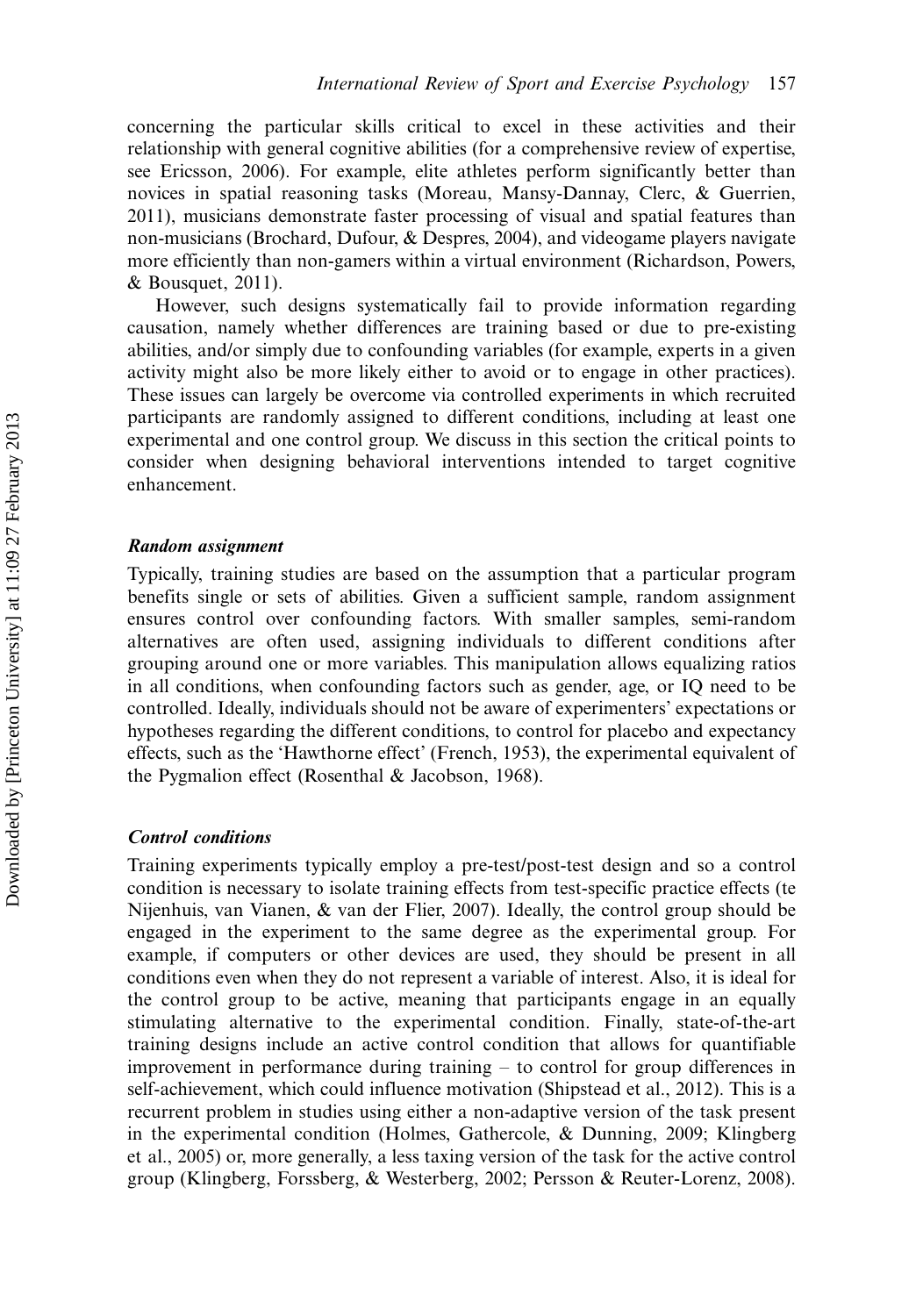One solution around this problem has been the use of cognitively demanding tasks that are adaptive, but are thought to rely upon different constructs than those being trained (Redick et al., in press).

## Amount and frequency of training

The optimal amount and frequency of training has not received much attention in the cognitive training literature, which is surprising given the abundance of attention devoted to this topic in the design of athletic training programs (D. J. Smith, 2003). This aspect of the design includes both the overall amount of training and the length of each single training session. What amount is needed to achieve significant improvements? Can cognitive abilities be over-trained, just as athletes' bodies, resulting in a dip in subsequent performance? These are still open questions in the field of cognitive training. As more training studies are conducted, meta-analyses of the cumulative data should provide some insight into optimal design choices.

Similarly, training frequency, defined by the amount of time between two training sessions, has been relatively unexplored in the recent trend of cognitive enhancement. This contrasts with a massive amount of data concerning optimal frequency in learning. As such, the idea that information is better remembered when spaced over time than when massed together (the spacing effect) has been well documented in cognitive and skill learning (Hintzman, 1974; Spear, 1978). However, because the surge for cognitive training is recent, the field still lacks unequivocal claims regarding the optimization of training amount and frequency.

As past research has strongly emphasized training content itself, future research should determine what training amount and frequency are optimal to develop particular abilities, how these factors may influence the enhancement of specific cognitive abilities, and what minimum amount of training is necessary to maintain prior enhancement.

### Measurement of constructs

Assessment tasks are another critical feature of training experiments. Many different approaches have been used to assess cognitive levels before and after training, yet a key component for reliable measurement remains the plurality of assessment tasks for each construct (Morrison & Chein, 2011; Shipstead et al., 2012). As well as increasing reliability, this precaution also facilitates data inclusion in subsequent meta-analysis studies.

A related factor, the number of assessment sessions, is critical when comparing data across experiments. Information regarding this component is crucial to interpret findings, as additional assessment sessions provide more data to evaluate the trend of performance variations but also augment the risk of magnifying the impact of prior testing sessions on final performance, rather than the consequence of training per se. Multiple assessments also lead to reduced statistical power due to multiple comparison corrections (Morrison & Chein, 2011), resulting in a subtle trade-off between the need to provide more details about the evolution of a particular construct and the rise of measurement artifacts.

Other factors should also be considered when comparing data across experiments, such as assessment location and conditions, including explicit or implicit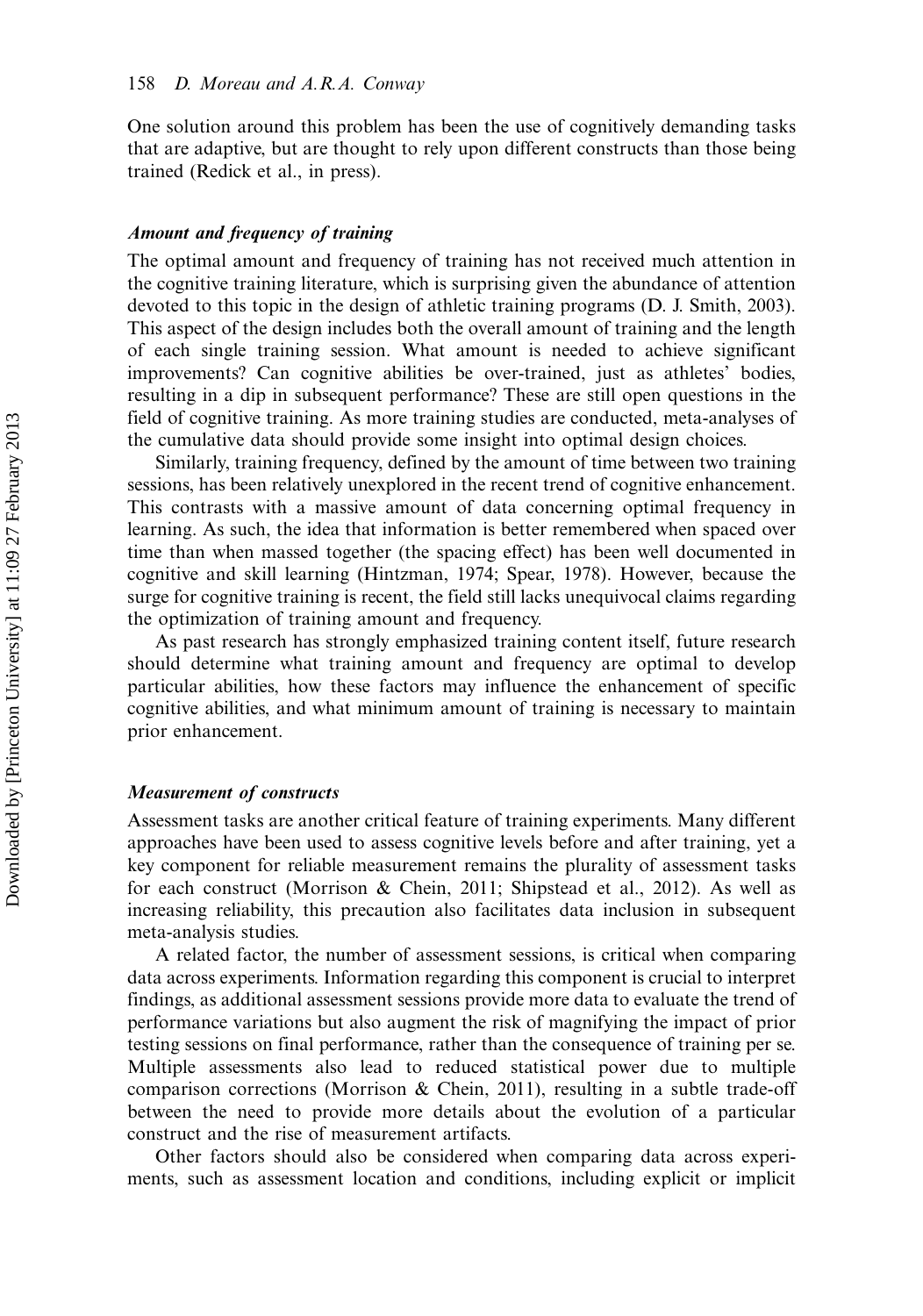encouragements by the experimenters. Although it is merely impossible to introduce all these parameters in reviews and meta-analyses, their inclusion in research reports ensures contextual interpretations of cognitive enhancement. Finally, if possible, multiple constructs should be evaluated to demonstrate both convergent and divergent validity of the training effect. By analogy, particular circumstances (e.g. weight class sports) may require that a conditioning program targets muscle strength but not muscle mass to be successful.

### Enhancement: near- and far-transfer

Another subtle measurement issue is the distinction between the notion of enhancement and transfer. Training enhancement is demonstrated when an experimental condition shows significant improvement in any kind of measurement task, relative to the control condition. This restriction ensures control over practice effects in the measurement tasks (test-retest). Such a definition is rather vague and broad, however, and further distinction can be established. In particular, enhancement can be observed in one of the training tasks or in different tasks. In the latter case, distinction needs to be made between near- and far-transfer.

Near-transfer represents a positive effect of training on assessments involving materials similar to the training tasks. It is generally assessed via tasks that tap the same construct targeted by training (e.g. WM) but that were not included in the training sessions. Far-transfer evidence is less frequent. Typically, far-transfer is established when practice leads to enhancement in different cognitive constructs than those targeted in the training tasks. Ideally, this is demonstrated through latent variable analysis, to provide an accurate measure for each construct and account for shared variance between constructs. Within training interventions, the underlying idea behind far-transfer is to impact real-life situations.

In the present review, we will focus on training interventions with a potential to yield near- or far-transfer effects. Simple enhancement is too broad to be tackled in a single article and represents a quasi-systematic consequence of training, therefore less appealing to enhance general cognition.

### Converging evidence

Finally, we will adopt a converging operations approach to further evaluate claims of cognitive enhancement. Are the claims logically consistent with evidence from other disciplines, such as neuroscience and development, and other levels of analysis, for example animal models? The diversity of approaches available to assess the efficacy of training programs is crucial to ensure consistency over theoretical models. We explore in the next section the growing body of evidence surrounding computerized cognitive training.

#### Computerized interventions

### The underlying idea

In line with the traditional individual differences approach of cognition, a recent trend of research has assessed the efficacy and validity of computerized cognitive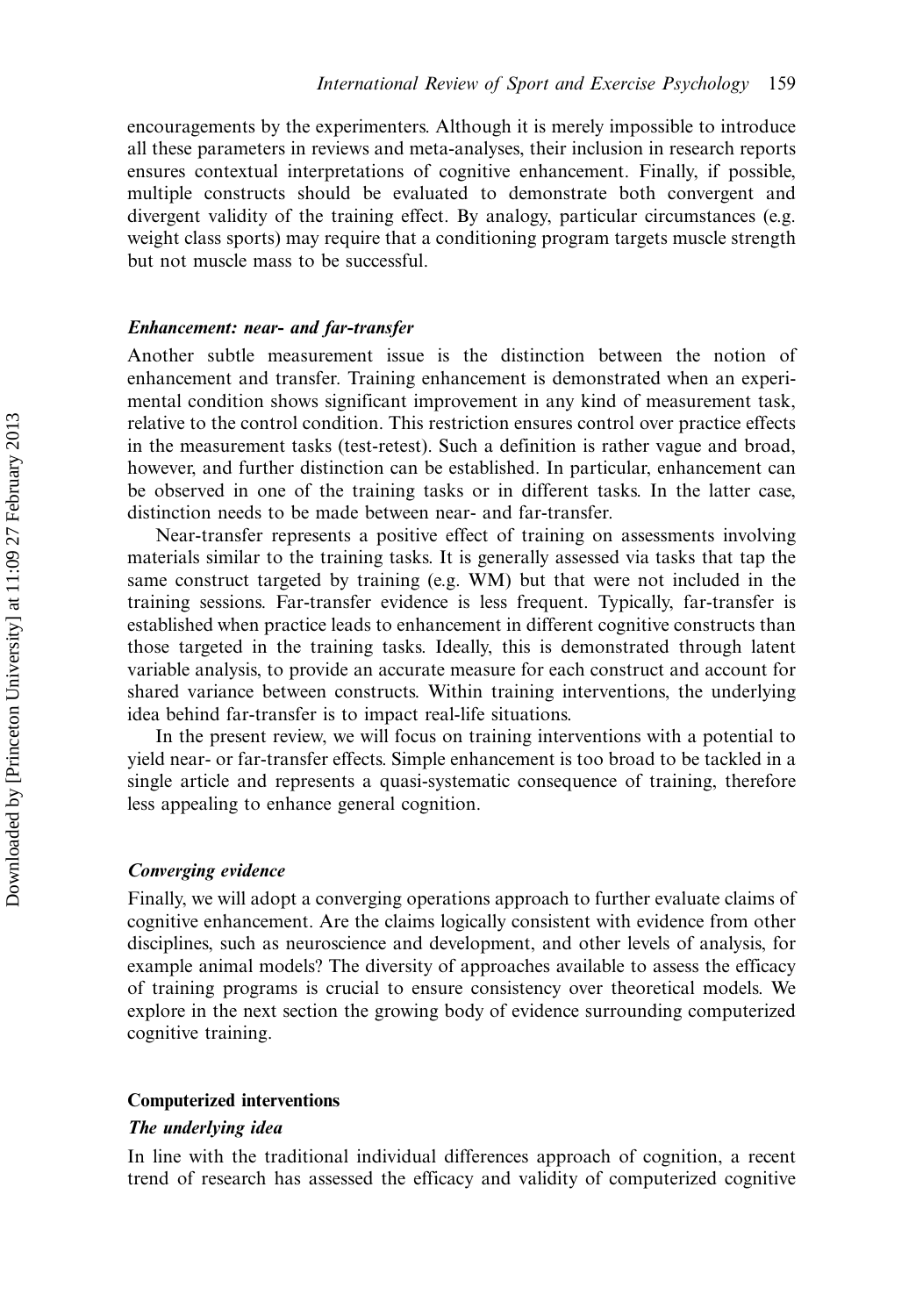training interventions. For example, significant cognitive benefits have been found following specific training on attention (Tang & Posner, 2009), attentional control (Bherer et al., 2008), cognitive control (Keizer, Verment, & Hommel, 2010), memory (Mahncke et al., 2006), perceptual skills (Norton, McBain, Ongur, & Chen, 2011), speed of processing (Dux et al., 2009), and reaction time (Tong, Melara, & Rao, 2009). The capacity to enhance a particular skill given the appropriate amount of practice is not to be disputed. However, these changes are usually specific and constrained to the abilities trained.

When targeting general cognitive enhancement, however, a more fruitful approach is to seek transfer from a particular training program to different tasks. Two different approaches have been pursued in this direction. On the one hand, some researchers believe that training a single construct underlying numerous abilities can lead to improvements and transfer in a broad range of tasks. Because of its potential to irrigate diverse aspects of human cognition, WM seems to be a strong candidate for such a central role, and has therefore received a lot of attention recently. On the other hand, defenders of a more diversified training have advocated for different kinds of intervention, tapping varied cognitive constructs to induce large and extensive effects. This approach includes videogame training and brain training software programs. We describe succinctly these trends of research as well as their main findings in this section.

#### Working memory training

WM can be defined as a cognitive system responsible for short-term storage and manipulation of information. It is essential to an individual's ability to reason about ideas and concepts, and to direct and maintain attention in the face of distraction or interference. Originally introduced by Baddeley and Hitch in a seminal paper (Baddeley & Hitch, 1974), the WM construct has since evolved to include additional components (Baddeley, 2000) and incorporate mechanisms traditionally associated with long-term memory (Ericsson & Kintsch, 1995; Unsworth & Engle, 2007). Other general theoretical shifts in cognitive science have also influenced the concept of WM. For example, as the field transitioned away from information processing models to connectionist models, WM became conceived more as a workspace rather than a gateway linking perception and long-term memory (Logie, 2003). This was accompanied by a shift in emphasis from the structure of WM to the function of WM (Engle & Oransky, 1999; Postle, 2006).

Although WM capacity (WMC), the maximum amount of information an individual can maintain in a WM task, is generally assumed to be limited in all individuals (Cowan, 2001; Miller, 1956), considerable differences can be found across individuals. Recently, studies have underlined WMC plasticity through different forms of training (for reviews, see Morrison & Chein, 2011; Shipstead et al., 2012), but arguments remain with respect to construct measurement. As training and testing tasks involved different but highly similar items, it is not clear if these are examples of near- or fartransfer effects (Kramer & Willis, 2002).

WMC training-induced cognitive improvement is a powerful idea in the field of cognitive psychology, as WM is a central construct strongly correlated with performance in a wide variety of cognitive and intelligence tasks (Cowan et al., 2005; Engle, Tuholski, Laughlin, & Conway, 1999; Kane, Hambrick, & Conway,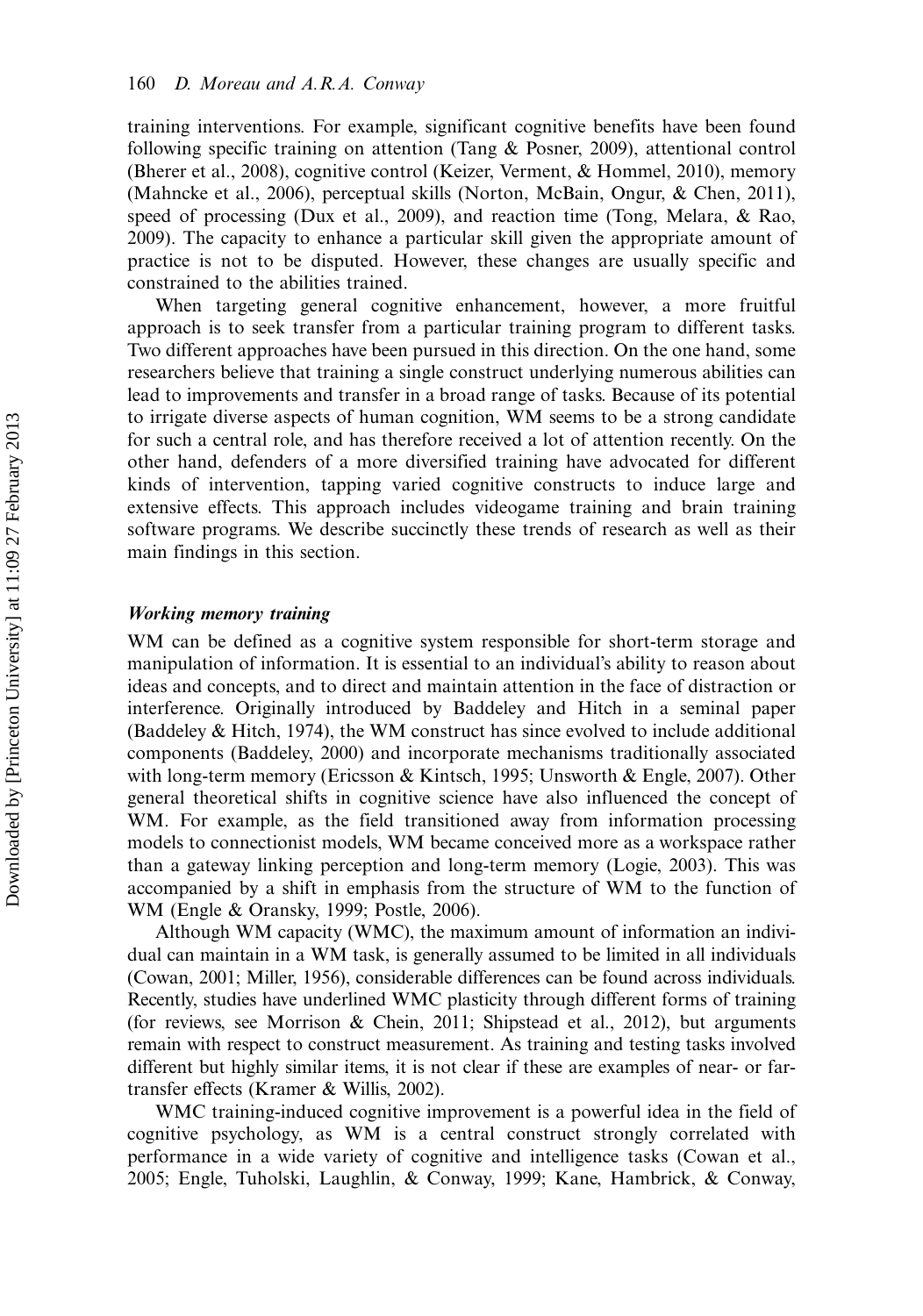2005; Kane et al., 2004; Oberauer, Schulze, Wilhelm, & Suss, 2005), as well as with reading and mathematical skills (Alloway, 2007; Gathercole, Alloway, Willis, & Adams, 2006), or even overall academic achievement (Aronen, Vuontela, Steenari, Salmi, & Carlson, 2005).

Perhaps the most pervasive limitation in the field at this stage is the use of a single assessment to measure constructs (Morrison & Chein, 2011; Shipstead et al., 2012). Typically, a single measurement is thought to reflect changes in overall abilities. This is problematic, because differences could be driven by systematic and random influences, besides those yielded by the ability being assessed (Loehlin, 2004). As a consequence of this issue, the source of improvements in such studies cannot be positively identified (McArdle & Prindle, 2008; Moody, 2009; Schmiedek, Lövden, & Lindenberger, 2010; Sternberg, 2008).

Other major difficulties pertain to the absence of active control groups (Shipstead et al., 2012) and to discrepancies over the content of WM training programs. Because of these limitations and relative inconsistencies, two different trends have emerged, one being rather enthusiastic about WM training transfer effects (Klingberg, 2010; Morrison & Chein, 2011; Perrig, Hollenstein, & Oelhafen, 2009), the other showing more caution over the lack of strong evidence for such effects (Conway & Getz, 2010; Moody, 2009; Shipstead et al., 2012; Redick et al., in press). The fundamental distinction between these two trends lies in far-transfer improvements, particularly in fluid intelligence (Gf) tasks.

There is clear evidence for near-transfer following WM training (Shipstead et al., 2012). For example, Chein and Morrison found significant improvements in WM capacity following WM training, even though the assessment tasks were different to the training tasks (Chein & Morrison, 2010). In contrast, far-transfer to Gf tasks has mainly been found in no-active control group designs (Jaeggi, Buschkuehl, Jonides, & Perrig, 2008; Olesen, Westerberg, & Klingberg, 2003; Schmiedek et al., 2010; Vogt et al., 2009), even though a few recent studies have confirmed these findings in stronger experimental settings (Jaeggi et al., 2010). Although Jaeggi and colleagues' original findings were impressive (Jaeggi et al., 2008), they claimed far-transfer on Gf when they in fact showed transfer on a single task (the Bochumer Matrizen-Test, or BOMAT) commonly used as an indicator of Gf. This nuance is important, especially considering that recent work has failed to replicate Jaeggi's findings using similar experimental designs (Chooi & Thompson, 2012; Redick et al., in press). These and other related issues have already been pointed out in the literature (Moody, 2009; Morrison & Chein, 2011; Shipstead et al., 2012) and have been taken into account in latent-variable approaches (Colom et al., 2010; Schmiedek et al., 2010).

Less controversially, far-transfer has been established in other constructs. Often assessed with the Stroop task, cognitive control was shown to benefit from WM training in some cases (Chein & Morrison, 2010; Klingberg et al., 2002; Klingberg et al., 2005; Olesen et al., 2003), but not in others (Dahlin, Nyberg, Backman, & Neely, 2008; Thorell, Lindqvist, Bergman Nutley, Bohlin, & Klingberg, 2009; Westerberg & Klingberg, 2007; Wykes, Reeder, Corner, Williams, & Everitt, 1999). Interestingly, Chein and Morrison also found significant improvements in reading comprehension, assessed via the Nelson-Denny reading comprehension task (Chein & Morrison, 2010). Although not replicated since, this result deserves further investigation, especially considering the impact that an effective method to train reading skills could have in our modern society.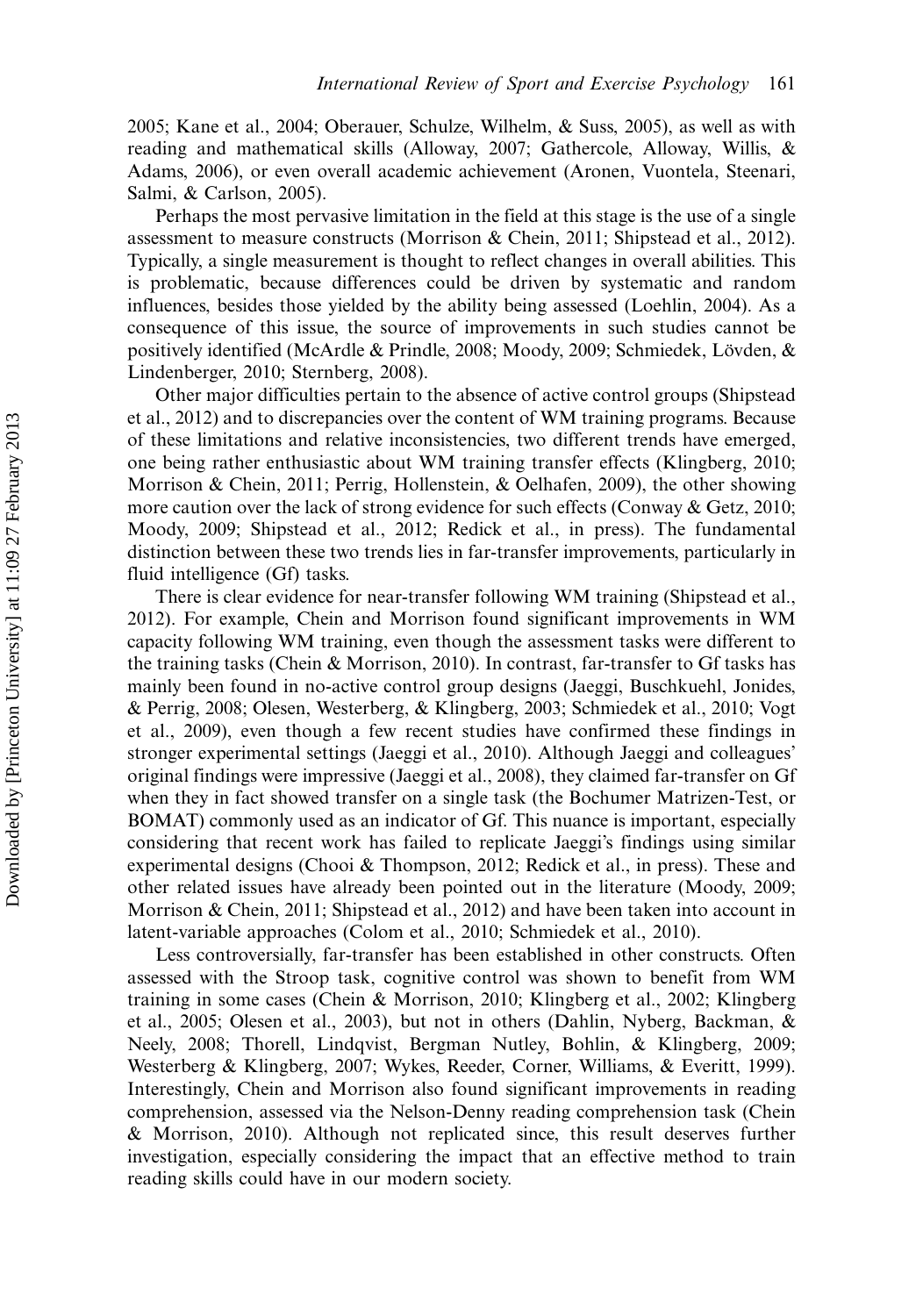### Neuroimaging and neuropsychological evidence

The changes subsequent to WM training are also detectable at the neural level (see, for example, Jausovec & Jausovec, 2012). Generally, results show that far-transfer effects depend on the recruitment of domain-general aspects of WM, relying on the basal ganglia, the dorsolateral prefrontal and the posterior parietal cortices. In particular, a recent study underlined the decrease in neocortical activation associated with the increase of activity in subcortical areas following cognitive training, thus suggesting intervention-related increases in neural efficiency (Brehmer et al., 2011). These results were observed after a WM training program in older adults who were divided into an adaptive training group and a control group. The findings were corroborated by large improvements in WMC, but also in other non-trained cognitive processes, such as attention or episodic memory (Brehmer et al., 2011). Similarly, Olesen and colleagues found an increase of activity in the middle frontal gyrus and the superior and inferior parietal cortices after five weeks of WM training (Olesen et al., 2003). The authors interpreted these findings as evidence for neural plasticity induced by WM training. Similar results by Westerberg and Klingberg emphasized the similarities between WM-induced changes and alterations found in primate studies of skill learning (Westerberg & Klingberg, 2007). In contrast, Hempel and colleagues showed increased cortical activation of the right inferior frontal gyrus and the right intraparietal sulcus when performing a visual spatial WM task after two weeks of training, but a decrease after four weeks of training, following an inverse quadratic function (Hempel et al., 2004).

In addition to these findings concerning neural activation, Takeuchi and colleagues showed, in a series of studies, WM training-induced changes in structural connectivity (Takeuchi et al., 2010; Takeuchi et al., 2011; Takeuchi, Taki, & Kawashima, 2010), via measures of activation in white matter regions adjacent to the intraparietal sulcus and the corpus callosum, as well as measures of gray matter in the bilateral fronto-parietal regions and in the left superior temporal gyrus. The authors propose changes in myelination associated with gray matter plasticity as a potential explanation for these findings and for other broader cognitive changes following WM training.

At a chemical level, studies pointed out the fluctuation of dopamine levels associated with WM training (Bellander et al., 2011; Brehmer et al., 2009; Gruber, Dayan, Gutkin, & Solla, 2006; McNab et al., 2009). Computerized adaptive training seems to alter concentration of a dopamine transporter (DAT1) and of dopaminerelated genes, indirectly participating in overall dopamine increases. Furthermore, training has been shown to induce changes in cortical dopamine D1 receptor density, in both prefrontal and parietal cortical areas, after as little as 14 hours of practice (McNab et al., 2009). These results suggest a close relationship between dopamine levels and WM plasticity, highlighting how neurochemistry and cognitive functioning are intertwined.

Altogether, neuroimaging findings provide further insight into the mechanisms of WM training, but they still have to be complemented by additional data and coupled to behavioral designs to yield a comprehensive picture of the processes at play. Within this paradigm, the underlying reasons for brain activation increases and decreases are still unclear, as both might be interpreted as neural support for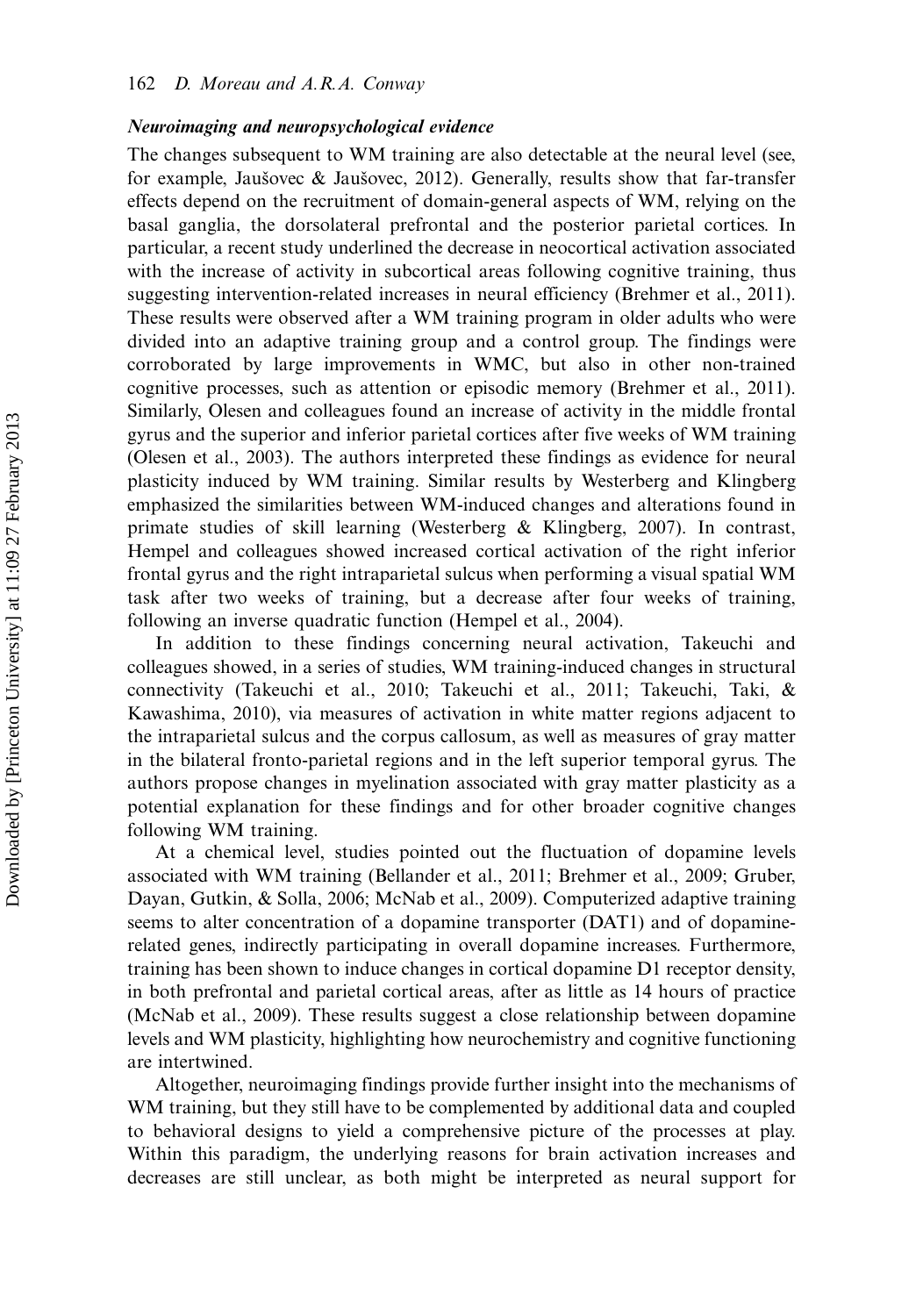behavioral changes, either in terms of greater use and improved function when activation increases, or in terms of gains in efficiency when activation decreases.

#### An alternative approach: videogame training

Another training paradigm potentially leading to general changes in cognition is based on videogame playing. Recent evidence underlines the efficacy of action videogames in a wide variety of tasks, such as tracking or identifying objects, thus involving processes useful in numerous everyday activities. Enhanced performance supposedly stems from increases in cognitive process capacity, in particular the attentional system (for a review, see Green & Bavelier, 2008). Interestingly, neartransfer is rather common in the videogame literature (Green & Bavelier, 2008), in contrast with traditional research on cognitive skill acquisition showing that even minor changes in stimuli orientation or frequency affect transfer (Hertzog, Kramer, Wilson, & Lindenberger, 2009). The reliability of near-transfer effects might in fact depend on the complexity of the training itself  $-$  the broader the abilities targeted, the more likely transfer will emerge.

Far-transfer is less evident and remains rare from training in traditional videogames. Although promising neuroimaging evidence has established changes in neural connectivity after videogame training (Colom et al., 2012; Voss et al., 2012), one particular concern in training studies is that the abilities targeted by videogames are multiple. Therefore, when training-induced improvements exist, it is difficult to define what type of transfer has been achieved, as most games require a vast panel of cognitive abilities. For example, a study by Green and Bavelier (2003) showed substantial improvements in visual selective attention after six months of training with various videogames, yet the difficulty to identify precisely the cognitive abilities trained obscures the type of transfer in this case. Subsequent studies have demonstrated improvements in visual acuity (Green & Bavelier, 2007), contrast sensitivity (Li, Polat, Makous, & Bavelier, 2009), resistance to masking (Li, Polat, Scalzo, & Bavelier, 2010), visuospatial attention (Green & Bavelier, 2006a), enumeration and object tracking (Green & Bavelier, 2006b), decision making (Green, Pouget, & Bavelier, 2010), or even mental rotation, but there remain questions over the exact demands of these videogames and over potential confounds such as placebo effects (Boot, Blakely, & Simons, 2011).

Coupling this trend of research and WM training, many companies have strived to develop software programs specifically targeting cognitive enhancement. Typically, these programs include various exercises designed to tap into diverse processes, such as memory, attention, processing speed, flexibility, or problem solving. Although they are mainly intended for elderly people, these programs are presented as being suitable and adaptable to wider populations, including children. An important question that remains unanswered, however, is whether brain training software improvements transfer outside the tasks practiced on a computer, as the consequences are severely restricted if improvements only concern trained tasks.

To investigate this issue, many experiments have demonstrated the efficacy of training programs based on computer software. One recurrent limitation, however, is that most of these studies were conducted by researchers either employed or funded to some extent by the software companies themselves, raising concerns over potential conflicts of interest. Recently, an independent large study by Owen and colleagues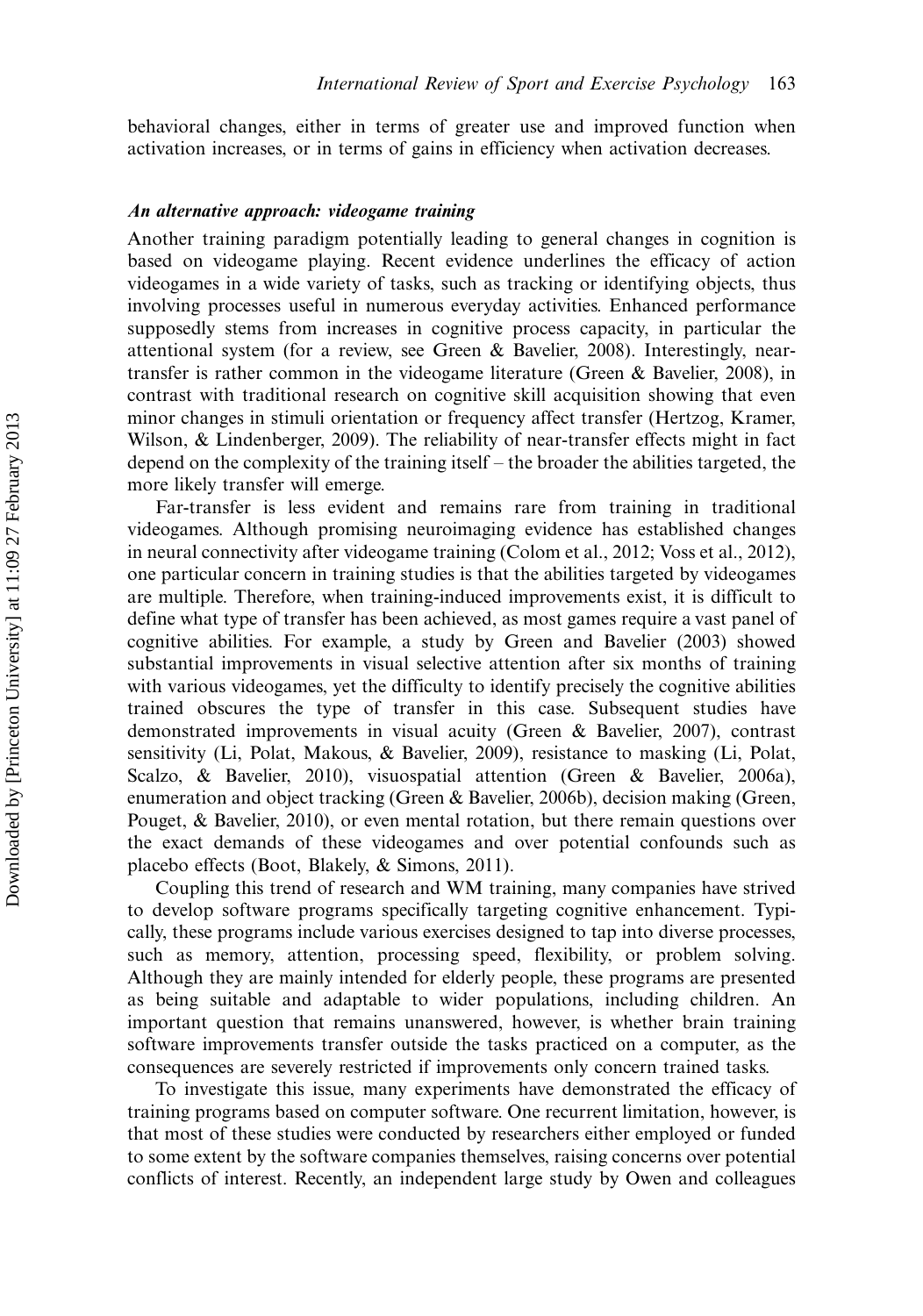included 11,430 volunteers aged from 18 to 60 who were recruited to participate in a cognitive training program. Participants practiced for 24 sessions of 10 minutes each, over six weeks. The researchers concluded there were no significant transfer effects from the training tasks to more general cognitive assessments (Owen et al., 2010). Although defenders of brain training interventions have criticized the length of the overall training in this study, it remains the largest to date to have looked into transfer from brain training software programs. At the very least, this finding calls for more research in the field of cognitive interventions before firm conclusions can be drawn.

### Physical exercise interventions

### The underlying idea

In contrast to the mixed evidence surrounding computerized cognitive training, the field of physical exercise has a long tradition of research clearly demonstrating wide and reliable effects on diverse cognitive processes. Over the years, physical exercise has proven to be one of the most efficient ways to promote cognitive function enhancement, with a line of research that originated in animal experiment a few decades ago (Gould, Beylin, Tanapat, Reeves, & Shors, 1999; Kaplan & Hinds, 1977).

Although typically targeting different changes than computerized interventions the primary objective of computerized cognitive training is always cognitive enhancement, whereas physical exercise interventions often target more general health changes – aerobic exercise has been associated with remarkable alterations of cognitive functioning. Interestingly, the two fields have remained segregated from each other, possibly because they involve researchers from different backgrounds, interests, and experimental methods. Here, we attempt to demonstrate how these fields share similarities in designs and results.

#### Aerobic training

Regular physical exercise has been related to numerous beneficial effects on physical and mental health. Being fit physically has been associated with reduced risk in many potentially life-threatening conditions, from cardiovascular diseases to strokes, diabetes, and cancers. Reduced risks have also been reported in a wide variety of mental conditions, ranging from Attention Deficit Hyperactive Disorder and schizophrenia, to autism, dementia, cognitive decline, and Alzheimer's disease (for a review, see Penedo & Dahn, 2005).

In addition to this relationship with general health, a growing body of evidence indicates moderate to strong correlations linking physical exercise and cognitive functioning. Physically fit individuals perform significantly better than non-fit individuals in a large panel of cognitive tasks, with the strongest associations for executive functioning and, to a lesser extent, spatial reasoning (Colcombe et al., 2003; Hillman, Erickson, & Kramer, 2008). Performance on cognitive tasks that do not strongly tap executive functioning, however, does not seem to be enhanced by physical activity (Kramer, Hahn, & Gopher, 1999). Other studies have also emphasized the association between exercising, learning, and memory (for a review,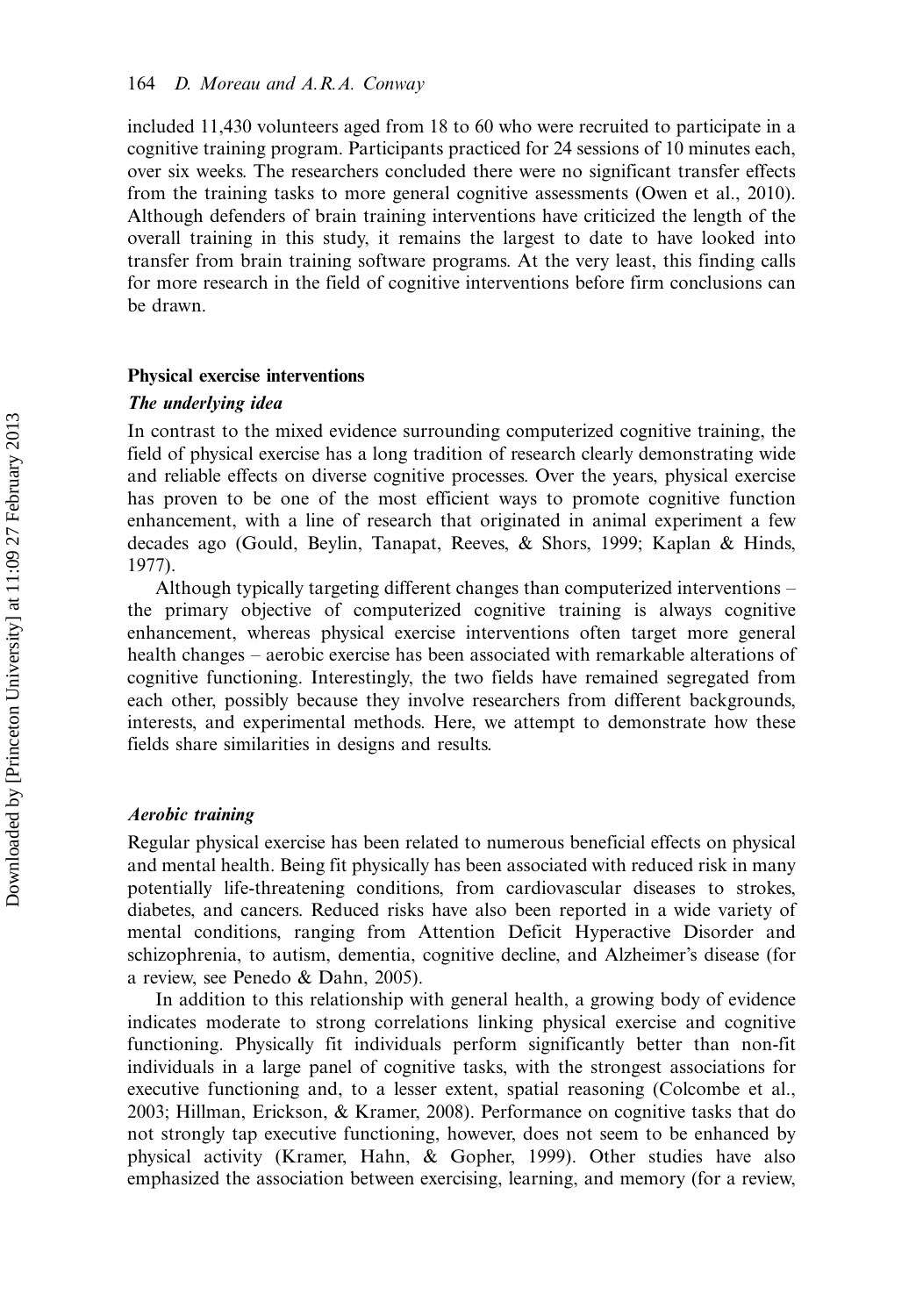see Hillman et al., 2008; Stroth, Hille, Spitzer, & Reinhardt, 2009), as well as between exercising and fluid intelligence (Singh-Manoux, Hillsdon, Brunner, & Marmot, 2005).

Experimental evidence complements these findings, but conclusions are often restricted to specific populations. For example, exercise interventions have resulted in attention improvements in children with coordination disorder (Tsai, Wang, & Tseng, 2012) and in enhanced associative learning in elderly subjects (Fabre, Chamari, Mucci, Massé-Biron, & Préfaut, 2002), but there is no evidence for generalized effects. The vast majority of the aerobic exercise training literature has dealt with either children or elderly populations, largely neglecting young adults, for several obvious reasons. First, young adults are at a cognitive peak (Salthouse & Davis, 2006) that allows weaker cognitive improvements due to ceiling effects (Hillman et al., 2008). Because young adults are cognitively stimulated through their professional occupations, they are less likely to display large training effects. Second, children and elderly populations have the remarkable advantage to evolve in less diverse environments across individuals, in schools for the former and in retirement homes or often stimulation-deprived environments for the latter. This factor allows partial control over several confounding variables critical to provide representative findings, although it should be noted that children and the elderly are populations that also include additional sources of variability, such as cognitive development and cognitive decline.

In children, a consequent body of research has concerned the relationship between physical activity and academic performance (for a review, see Keeley & Fox, 2009). This vivid interest lies in the current trend initiated by some educational institutions, in the United States and in other countries, to cut physical activity classes in favor of more 'academic' subjects. Not only do these decisions generally fail to lead to improvements in students' grades, but conversely, adding time to physical activity classes seems to induce increases in academic scores (Trudeau  $\&$  Shephard, 2008). These results are in line with cross-sectional studies underlining the association between physical fitness and academic achievement. In particular, Coe and colleagues found that students who meet specific standards on weekly amounts of exercise had significantly higher grades than students who were below these requirements (Coe, Pivarnik, Womack, Reeves, & Malina, 2006). Corroborating evidence was reported by Castelli and colleagues, who showed that fitness measures thought to be related to aerobic capacity, such as Body Mass Index (BMI), were correlated with overall academic achievement as well as with reading and mathematics competencies (Castelli, Hillman, Buck, & Erwin, 2007). Other factors such as developmental maturation, perceptual skills, executive control, IQ, achievement levels, or verbal and mathematical tests have all been related to physical exercise in children (Buck, Hillman, & Castelli, 2008; Davis et al., 2007; Etnier, Nowell, Landers, & Sibley, 2006). Physical activity also seems to induce better cognitive readiness in subsequent tasks, which underlines its specific value in children's daily routines (Ratey & Loehr, 2011). An experimental study by Davis and colleagues confirmed the latter findings. Assessing the effect of aerobic training on executive functions in an intervention with overweight children, they found a linear relationship between the amount of physical activity and cognitive control (Davis et al., 2007), providing further support for causal claims.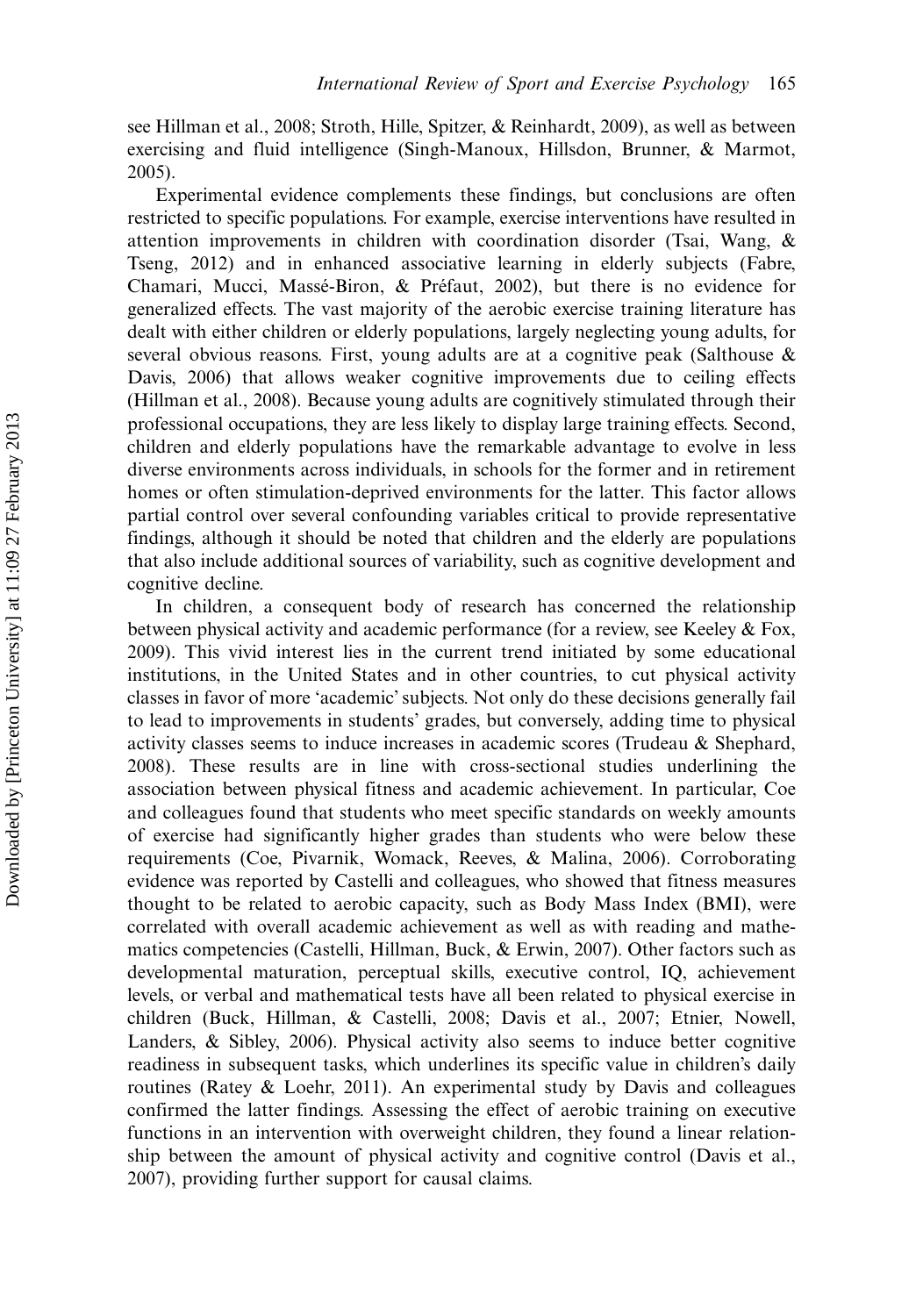In older adults, evidence for a relationship between exercise and cognition originally comes from the observation that several lifestyle factors, including regular physical activity, seem related to cognitive function maintenance and to a reduction in risks of dementia and other neurodegenerative disorders (Karp et al., 2006; Wilson, Barnes, & Bennett, 2003; Wilson et al., 2002). In a meta-analytic study, Colcombe and Kramer found that fitness training has selective benefits on older adults' cognitive functioning, with the strongest effects on executive and control processes (Colcombe & Kramer, 2003). These effects were affected by different variables, namely the length and type of intervention, the duration of each training session, and gender. Moreover, this result was found for both healthy and cognitively impaired patients, highlighting a consistent trend across meta-analyses (Colcombe & Kramer, 2003; Etnier et al., 2006; Heyn, Abreu, & Ottenbacher, 2004). Although these findings are robust, additional research is needed to investigate whether the underlying factors for such cognitive benefits are similar to those observed in children. To further comprehend the basis of behavioral modifications, a related body of research has explored the neurobiological foundations of training-induced cognitive improvements.

#### Neuroimaging and neurobiological evidence

Based on an extensive trend of research in animals, the neurobiological substrates underlying physical exercise benefits are now well understood. As well as augmentations of brain vascularization (Black, Isaacs, Anderson, Alcantara, & Greenough, 1990) and brain insult resistance (Stummer, Weber, Tranmer, Baethmann, & Kempski, 1994), voluntary exercise leads to increases in proteins and neurotransmitters (Mora, Segovia, & del Arco, 2007), which in turn favor neurogenesis (see, for example, van Praag et al., 2002), neuronal survival (Vaynman, Ying, Yin, & Gomez-Pinilla, 2006), angiogenesis (Black et al., 1990), and overall brain volume enhancement (Colcombe et al., 2006).

Specifically, brain-derived neurotrophic factors (BDNF) have been shown to be of particular importance to mediate exercise benefits on cognition. Research in animals has found increased post-exercise levels of BDNF in the hippocampus (Neeper, Gomez-Pinilla, Choi, & Cotman, 1995), a part of the limbic system that plays an important role in the consolidation of information into long-term memory and in spatial navigation. Interestingly, these improvements are usually visible within days of exercise and last for several weeks (Berchtold, Kesslak, Pike, Adlard, & Cotman, 2001). These changes might provide the foundations for improved learning and memorization processes, through more efficient and plastic cognitive systems (van Praag, Shubert, Zhao, & Gage, 2005). In addition to hippocampus plasticity, exercise triggers the increase of BDNF levels in the lumbar spinal cord (Gomez-Pinilla, Ying, Opazo, Roy, & Edgerton, 2001), in the cerebellum and in several cortical regions (Neeper, Gomez-Pinilla, Choi, & Cotman, 1996), possibly via augmentations of Insulin-like Growth Factor-1 (IGF-1), a growth factor involved in neuronal development (Arsenijevic & Weiss, 1998). Thus, IGF-1 increased levels following exercise could be mediating BDNF effects on cognition (Cotman & Berchtold, 2002), as peripheral administration of IGF-1 leads to BDNF synthesis in the brain (Carro, Nunez, Busiguina, & Torres-Aleman, 2000).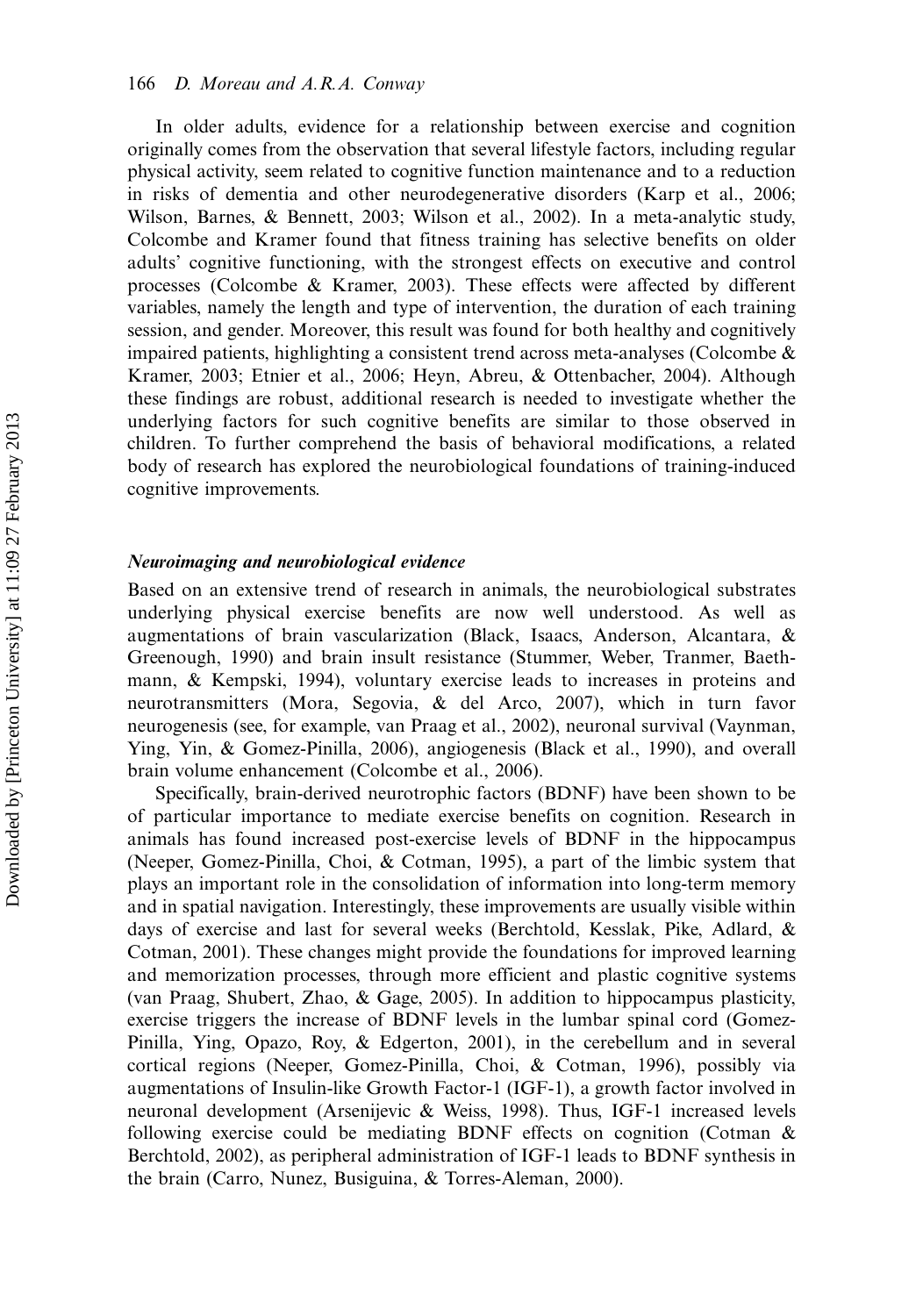Consistent with this idea, stress hormones (e.g. corticosteroids) have a detrimental impact on BDNF levels and therefore participate in neuronal degradation, dendritic atrophy and spine reduction (Gould, Woolley, & McEwen, 1990). Because it can relieve stress and have a positive effect on anxiety and depression (Byrne & Byrne, 1993), exercise may act as a shield preventing stress-induced downregulations of BDNF in the hippocampus, therefore counteracting stress damage (Russo-Neustadt, Ha, Ramirez, & Kesslak, 2001). In humans, although ethical concerns have prevented invasive research procedures, BDNF has been shown to facilitate learning, which in turn triggers BDNF release (Kesslak, So, Choi, Cotman, & Gomez-Pinilla, 1998). This interactive coupling makes BDNF a compelling candidate for cognitive enhancement through exercise (Cotman & Berchtold, 2002).

Additional mediating factors, monoamine neurotransmitters (including catecholamines and tryptamines) have been studied extensively, traditionally outside the exercise paradigm. Critical substrates targeted by exercise, catecholamines include dopamine, epinephrine, and norepinephrine. In a randomized crossover design, Winter and colleagues found that central concentrations of catecholamines such as dopamine and epinephrine were positively correlated with higher recall of previously encoded verbal material. The authors concluded that catecholamines could be the mediating factors responsible for improved learning following physical exercise (Winter et al., 2007). However, it should be noted that this interpretation was based on the assumption that brain and systemic levels of catecholamines both vary to the same extent with exercise, which was challenged by a prior PET study by Wang and colleagues (Wang et al., 2000).

Other neurotransmitters of particular importance in the cognitive benefits of physical exercise, tryptamines include serotonin and melatonin. Serotonin is critical to regulate important functions such as mood, appetite, or sleep. Exercise leads to an increase in serotonin levels by increasing the release rate and the production of tryptophan, an amino acid responsible for serotonin synthesis. In addition, exercise positively or negatively affects concentrations of melatonin, important in rhythm regulation, with effects ranging from a few minutes to 24 hours depending on timing and nature (type, intensity, duration) of the training sessions. In accordance with this idea, late-night naturally occurring increases of melatonin levels can also be weakened by exercise sessions, thereby altering circadian rhythms (Buxton, L'Hermite-Baleriaux, Hirschfeld, & Cauter, 1997). As such, melatonin secretion may be increased the day following exercise, with a shift toward late night.

### An alternative approach: acute bouts of exercise

A related  $-$  although separately studied  $-$  trend of research has concerned the effect of acute bouts of exercise on cognition. Acute exercise refers to single sessions of physical practice, as opposed to the programs of regular (multi-session) exercise emphasized thus far in the article. Typically, these studies assess cognitive performance either during or after a bout of exercise (e.g. running, cycling) sometimes reaching anaerobic thresholds, via progressive or constant intensities. Usually, the benefits do not last for more than a few hours, yet understanding the underlying mechanisms of these short-term improvements is informative to fully comprehend the cognitive effects of exercise.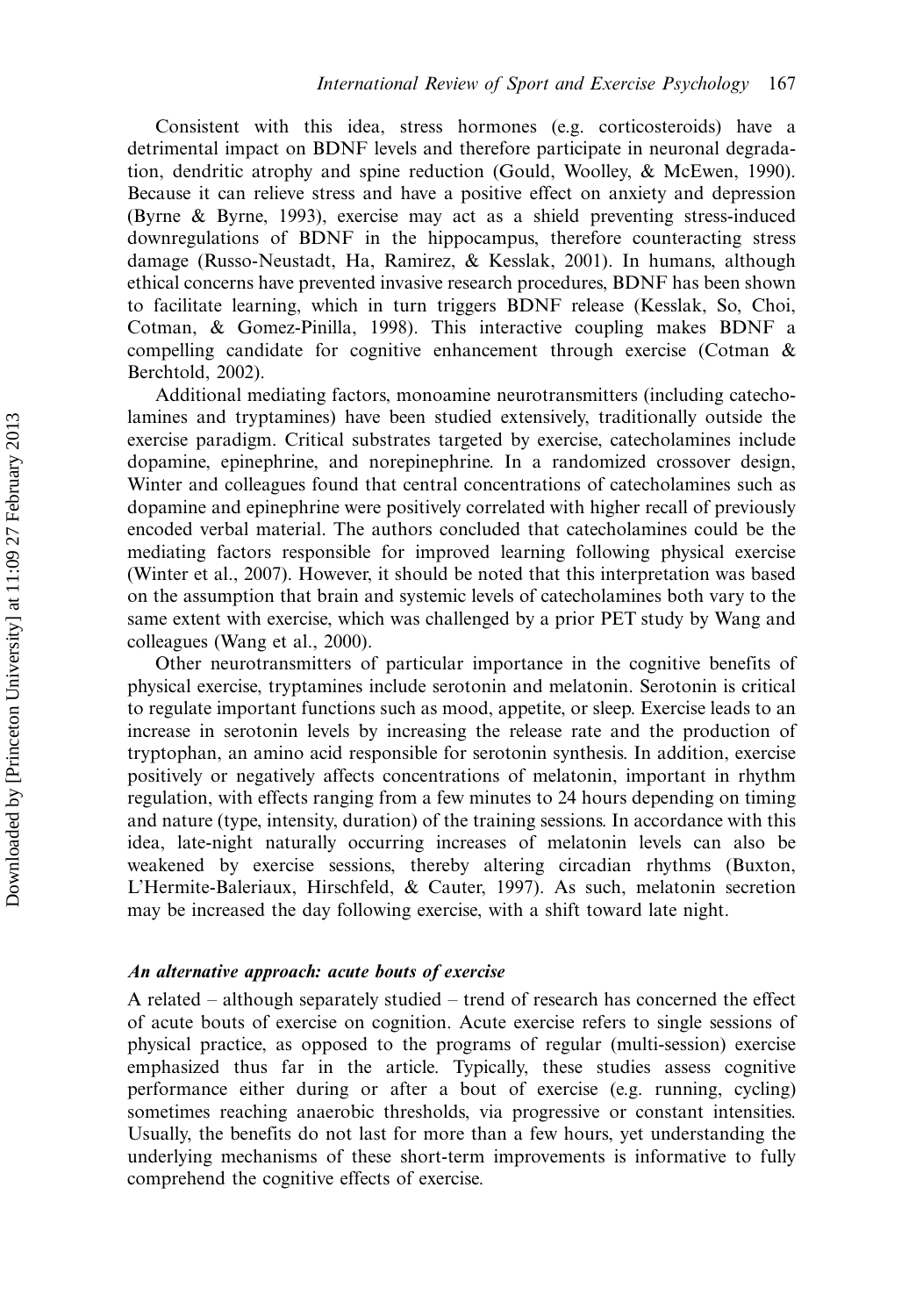This trend of literature remains equivocal, however, as early studies reached the conclusion that exercise impacts were non-existent or exclusive to simple reaction time performance (Adam, Teeken, Ypelaar, Verstappen, & Paas, 1997; Paas & Adam, 1991), possibly via an increase of arousal levels, whereas some of the latter work has pointed out broader changes (Tomporowski, 2003). Although reaction time improvements are fairly robust across studies and design, regardless of the types of task and exercise, confusion has emerged due to the aggregation of data obtained from testing sessions at different time, namely during or after exercising. In fact, previous facilitation sometimes vanishes (Audiffren, Tomporowski, & Zagrodnik, 2008) or even turns to impairment if exercise reaches a certain threshold or if it is sustained over time (Cian, Barraud, Melin, & Raphel, 2001). Therefore, this distinction (cognitive performance while exercising vs. cognitive performance postexercise) is critical as it helps explain inconsistencies in the literature (Brisswalter, Collardeau, & Rene, 2002).

Another reason put forward to explain these discrepancies is the failure to distinguish between executive functions and other cognitive processes (Dietrich & Audiffren, 2011). To account for this distinction, Dietrich and Audiffren argue that exercise is accompanied by a disengagement of executive functions, confirmed by the decrease in prefrontal cortex blood flow. This process would allow an active engagement of the implicit system at the expense of the explicit system, to support optimal motor execution, as a product of a general evolutionary process (Dietrich  $\&$ Audiffren, 2011). The model proposed by Dietrich and Audiffren is supported by a growing body of evidence, clearly showing executive processing impairment with acute bouts of exercise (see, for example, Davranche & McMorris, 2009). In that sense, their findings are of particular contrast with the aerobic exercise literature.

Clearly, different types of physical exercise programs have different influences on cognition. Developing this idea, we argue in the next section that physical exercise can be specifically manipulated to optimize cognitive benefits, leading to broad and transferable changes.

#### Optimizing the cognitive benefits of exercise

### The underlying idea

At first blush, combining cognitive and physical training programs in a single activity might seem counterintuitive, or even challenging. In fact, one could argue for the antinomy of the two approaches. After all, mind and body have historically been distinguished, and although it is nowadays difficult to argue for radical dualism, beliefs and habits are strongly rooted in our languages and cultures. How then can we conceive an alternative that would bring together cognitive and physical demands?

Although impressive and informative to explain many important changes in cognitive functioning, the physiological consequences of aerobic exercise leave out a fundamental component of the relationship between physical activity and cognition. Most physical activities require more than mere aerobic exercising, via specific goals and subgoals to attain either individually or as a team. This general objective prompts, in single activities, numerous processes involved in everyday life, ranging from decision making, often under time constraints, to spatial reasoning, as well as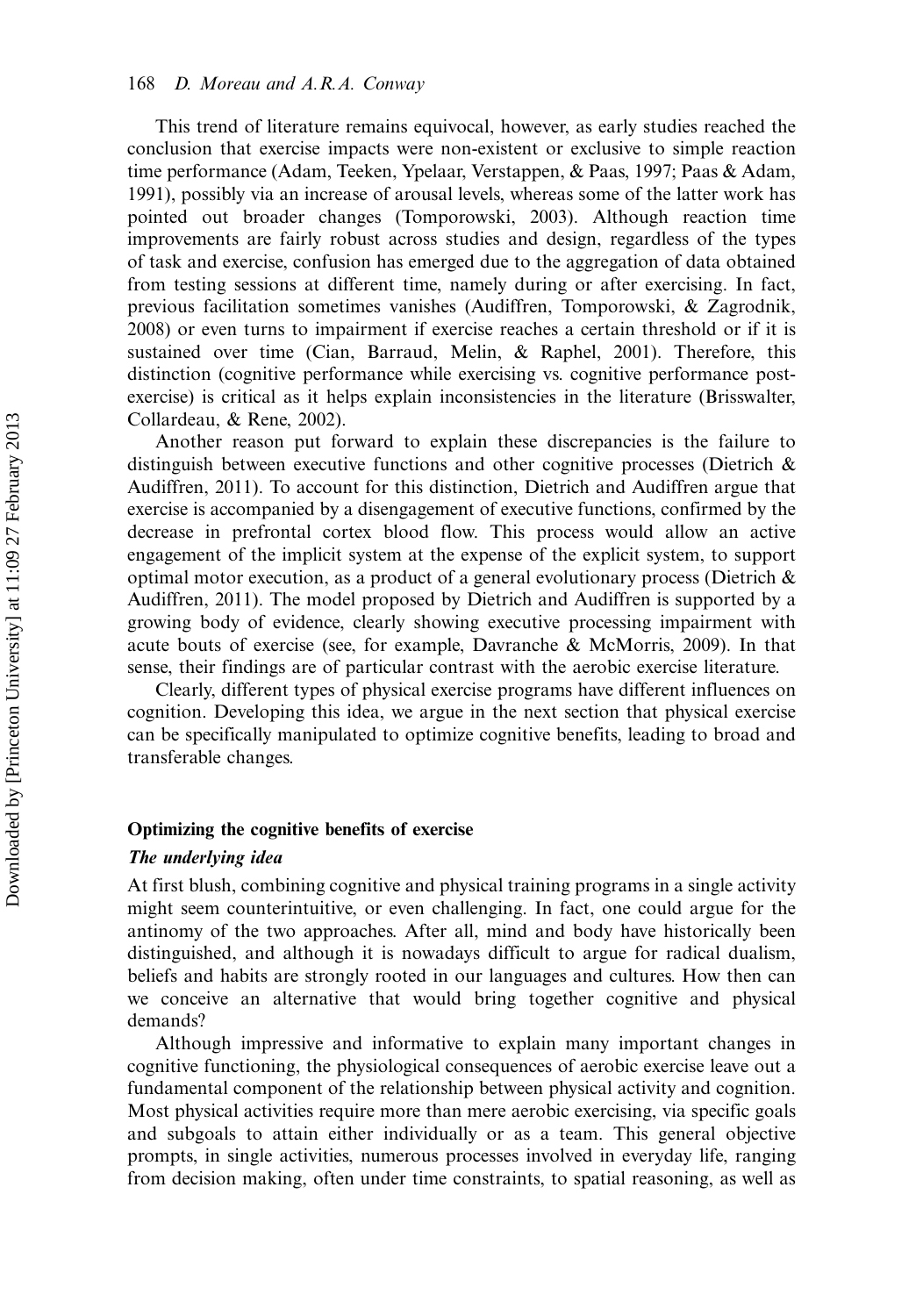directed attention, stimuli inhibition, resistance to interference, and multiplemodality perception, to name a few. Over a long process, this goal-directed enterprise has provided an answer to the question posed earlier: physical and cognitive demands can be met in single activities. Quite logically, both demands have already been reconciled in specific activities, offering tremendous rewards to those who excel in them. These are modern sports.

In numerous sports, aerobic exercise represents a means to sustain effort toward the objectives initially set and constantly updated, rather than a goal per se. Thus, sports involve much more than a simple workout, and force individuals to adapt to particular situations in a malleable environment. This emphasis on uncertainty is fundamental to brain plasticity and therefore to cognitive improvements because it requires a permanent adjustment of one's behavior to fit the particular cognitive demands of the activity.

It is quite remarkable that beyond simple aerobic exercise, the effects of complex and coordinated motor patterns have received little attention when considering cognitive enhancement training. The consequences of participating in sport activities have been studied through diverse angles such as social benefits (Martin, McCaughtry, Flory, Murphy, & Wisdom, 2011), mental health improvements (McGale, McArdle, & Gaffney, 2011), or dietary habits (Christensen et al., 2011), yet the core mechanisms involved have remained largely ignored within the cognitive enhancement literature.

Despite a lack of consideration within the cognitive enhancement paradigm, sports practice represents the most suitable way to make cognitive training and exercise interventions meet in an activity that can be adapted and diversified at will. This idea is supported by a whole trend of research in the field of sport sciences (for a review, see Moran, 2009), which has shown that athletes excel in many cognitive tasks in the laboratory, in domains such as perception (Wright, Bishop, Jackson, & Abernethy, 2011), attention (Memmert & Furley, 2007), decision making (Raab & Johnson, 2007), spatial ability (Moreau et al., 2011), working memory (Furley & Memmert, 2010), long-term memory (Dijkstra, MacMahon, & Misirlisoy, 2008), and dual-processing (Moreau, 2012).

The argument for sport as suitable cognitive training is also supported by a robust literature on behavioral enrichments, such as environmental enrichment (van Praag, Kempermann, & Gage, 2000), but also rehabilitation (Biernaskie & Corbett, 2001) and learning paradigms (Geinisman, 2000; Rampon & Tsien, 2000), inducing structural changes as well as regulation of growth factors and neurogenesis. In a synthetic review, Cotman and Berchtold pointed out that the similarities between these paradigms and exercising could in fact reveal shared mechanisms (Cotman & Berchtold, 2002).

#### Designed sports training

One of the main advantages of using sport activities to promote cognitive enhancement is the versatility they induce. Sports can be adapted to suit the particular needs of an individual, and individuals can engage in different sports depending on their demands. Furthermore, individuals can modify the way they practice to seek new patterns of coordination. When considering physical activity as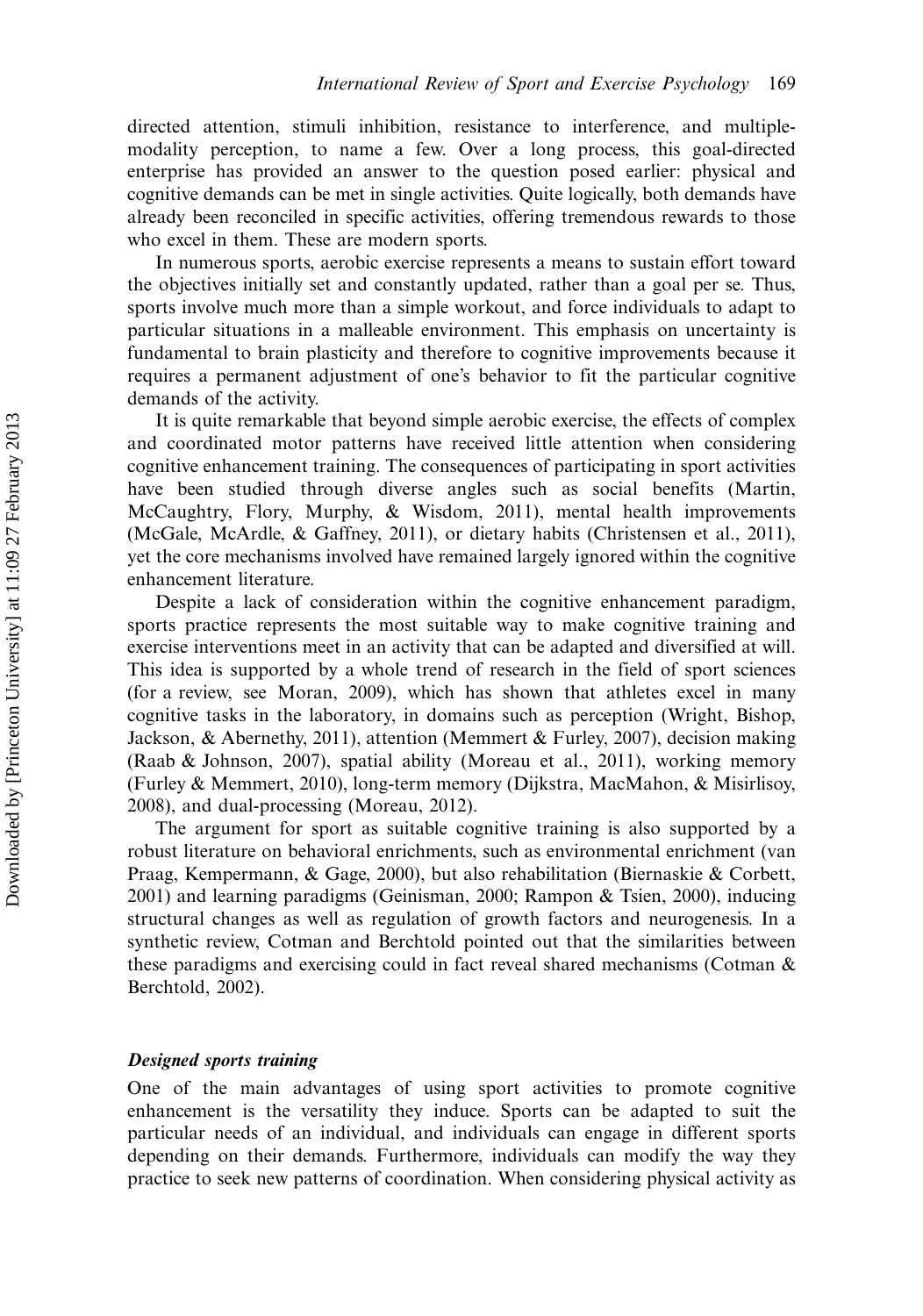a way to improve cognitive ability, a few key points can be drawn from the fields of neuroplasticity and cognitive enhancement.

The first critical component of a training program based on physical activity is novelty. New environments tend to stimulate cognitive functions (van Praag et al., 2000), as individuals in new surroundings need to set general goals and intermediate steps toward a desired outcome, along with determining the best course of action from their motor repertoire. If appropriate motor actions are not available in an individual's repertoire, practice and repetition will allow new coordination to emerge, to attain the objectives initially set. This functional demand and the cognitive load that ensues lead to an active engagement of WM and executive processes, the very components targeted by computerized training programs. Engaging in novel activities or new ways to practice is obviously not restricted to physical activities, but sports allow combining novelty with other critical features of cognitive enhancement programs, detailed hereafter.

Related to the idea of novelty, another key component to successful training programs is diversity. In fact, research in the field of neuroplasticity suggests that diversity is critical to increase neural and synaptic growth (Brown et al., 2003; Kempermann, Kuhn, & Gage, 1997; van Praag et al., 2000). Physical activity provides an adequate opportunity to meet this criterion, allowing involvement in different sports that require various cognitive abilities and creative skills (Memmert, 2007). For example, an activity that places tremendous emphasis on ballistic open skills (e.g. tennis or golf) can be combined with one that requires predetermined movement sequences in a closed environment (e.g. gymnastics or dancing). In addition, participation in an activity that emphasizes individual concerns (e.g. swimming, judo) can be complemented with another that relies on team performance to reach collective goals (e.g. soccer, football, lacrosse). Potential combinations are endless, and are obviously not limited to pairs of activities. Furthermore, greater diversity can also be accomplished within the particular settings of a single activity. Changing field position (e.g. offense vs. defense) or game type (e.g. active favoring attack vs. passive favoring counter offense), for instance, can lead participants to face new constraints while engaging new sensorimotor coordination.

An additional benefit of this approach, diversity will also influence motivational factors. Seeking changes via different situations, besides the cognitive adaptation it enforces, plays an important role in individual involvement over time by helping to maintain sport's attractiveness. This point is crucial, as long-term commitment is a major challenge for anyone who engages voluntarily in physical training (Hardcastle & Hagger, 2011). In accordance with this notion, studies have shown that exerciseinduced neural plasticity is more significant and long-lasting when it is selfmotivated rather than forced by external factors (Farmer et al., 2004).

Combining novelty and diversity is sometimes possible through increases in task complexity. As such, an interesting feature in sports is the constant challenges placed on cognitive functions. As participants' levels increase, so does the complexity of the environment in which they evolve. This phenomenon occurs naturally, due to higher demands either self-generated or provoked by opponents. This means that the training level is constantly adjusted to each individual, an aspect that has proven to be fundamental to cognitive interventions and has been particularly emphasized in the WM training literature (Morrison & Chein, 2011; Shipstead et al., 2012).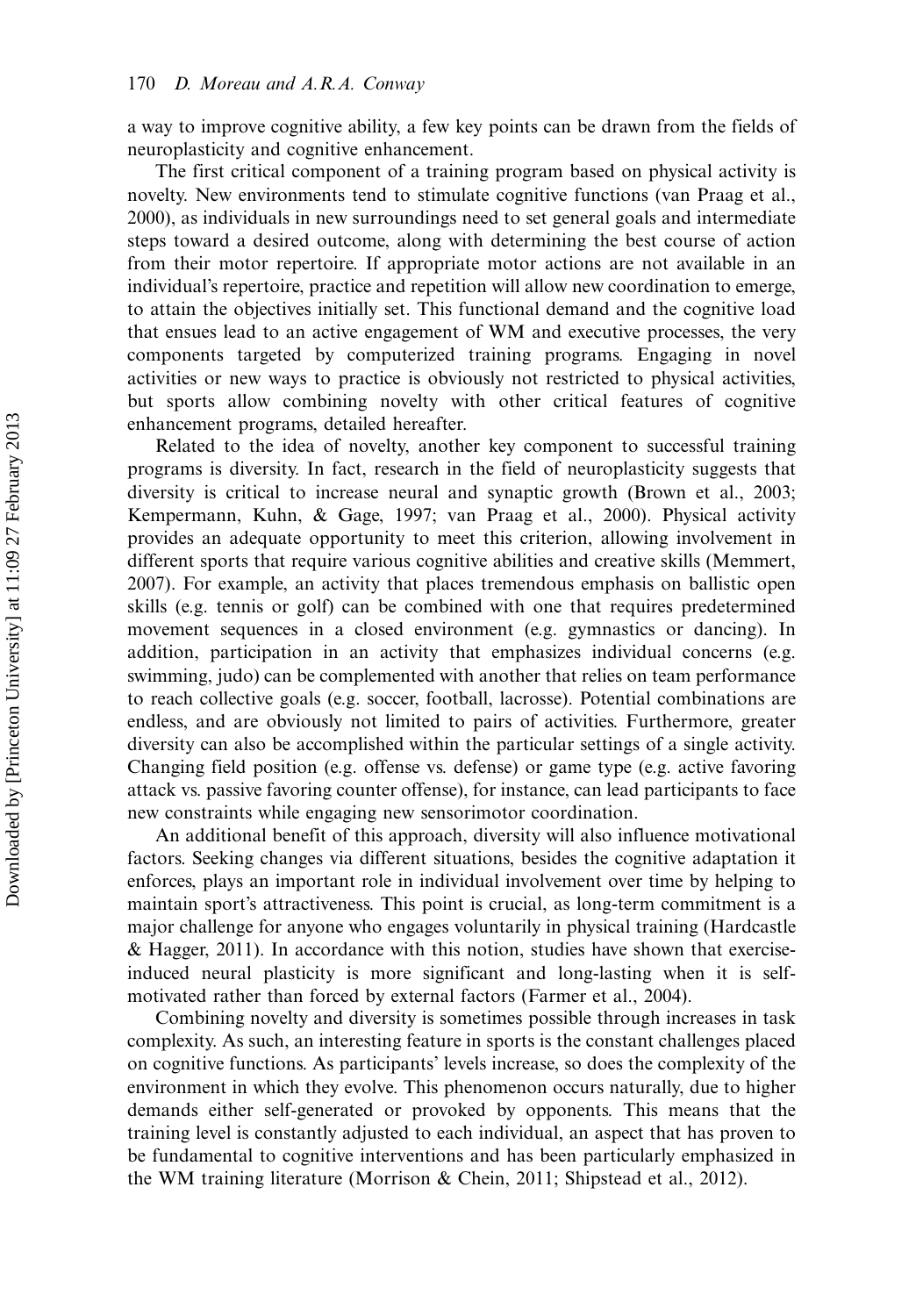A closer look at the process of expertise acquisition provides further insight into this particular point. At a novice level, handling motor actions requires all attentional resources available. Coordination patterns are often new and hardly adapted to the task at hand. With practice, some motor actions eventually become automatic, allowing attentional resources to be directed to other sources of information, such as the environment. As the other players or opponents improve as well, the inherent difficulty provided by the environment increases, offering situations constantly taxing to the individuals involved. Hitting the ball during warm-up is not challenging for an elite tennis player, but once the game starts, the complexity imposed by the opponent, among other factors, forces sustained attention. Advance cue usage in all players, combined with expert probabilistic expectations based on prior game patterns, leads players to perform in an environment continually demanding and dynamic.

Finally, a paramount factor in an exercise-based program seems to be the aerobic component of training. This does not mean that aerobic training is sufficient in itself to reach maximized outcomes, but it remains a solid foundation for any physical training that has cognitive objectives (Cotman & Berchtold, 2002). In addition, motor skill acquisition is a long process based on the ability to handle repeated movements over time, which in turns relies on adequate physical conditioning. Interestingly, most sports involve some amount of aerobic exercising; even in sports that do not tap into aerobic processes directly, modern conditioning often involves complementary sessions of aerobic workout. This means that complex motor interactions and aerobic workout are often combined, potentially leading to greater changes.

### Corroborating evidence: the embodied approach of cognition

The idea that motor actions and complex cognitive processing are closely tied is at the core of the embodied cognition approach. Although not a unitary framework, the embodied approach of cognition can roughly be presented as one that emphasizes the importance of the body when considering cognitive processes, thus underlining the relevance of motor processes in the study of cognition.

In the process of building a more comprehensive view of human cognition, embodied cognition and behavioral enhancement through sports might benefit from the development of one another (Beilock, 2008; Rosenbaum, Chapman, Weigelt, Weiss, & van der Wel, 2012). Recent evidence suggests that gestures ground mental representation in action; complex problem solving is optimal when gestures are consistent with the motor actions associated with a particular reasoning task (Beilock & Goldin-Meadow, 2010). Further research has pointed out the relation between motor actions and language comprehension (Holt & Beilock, 2006), processes traditionally thought to have very little influence on each other. This finding was subsequently confirmed by fMRI data in elite athletes, showing neural changes in language comprehension depending on sports experience (Beilock, Lyons, Mattarella-Micke, Nusbaum, & Small, 2008). The relation between sensorimotor experience and cognition was further demonstrated comparing different activities that do not tax particular cognitive processes equally. As such, elite wrestlers showed better spatial ability performance than elite runners, based on differences in strategies as a function of sport level (Moreau et al., 2011). Subsequent work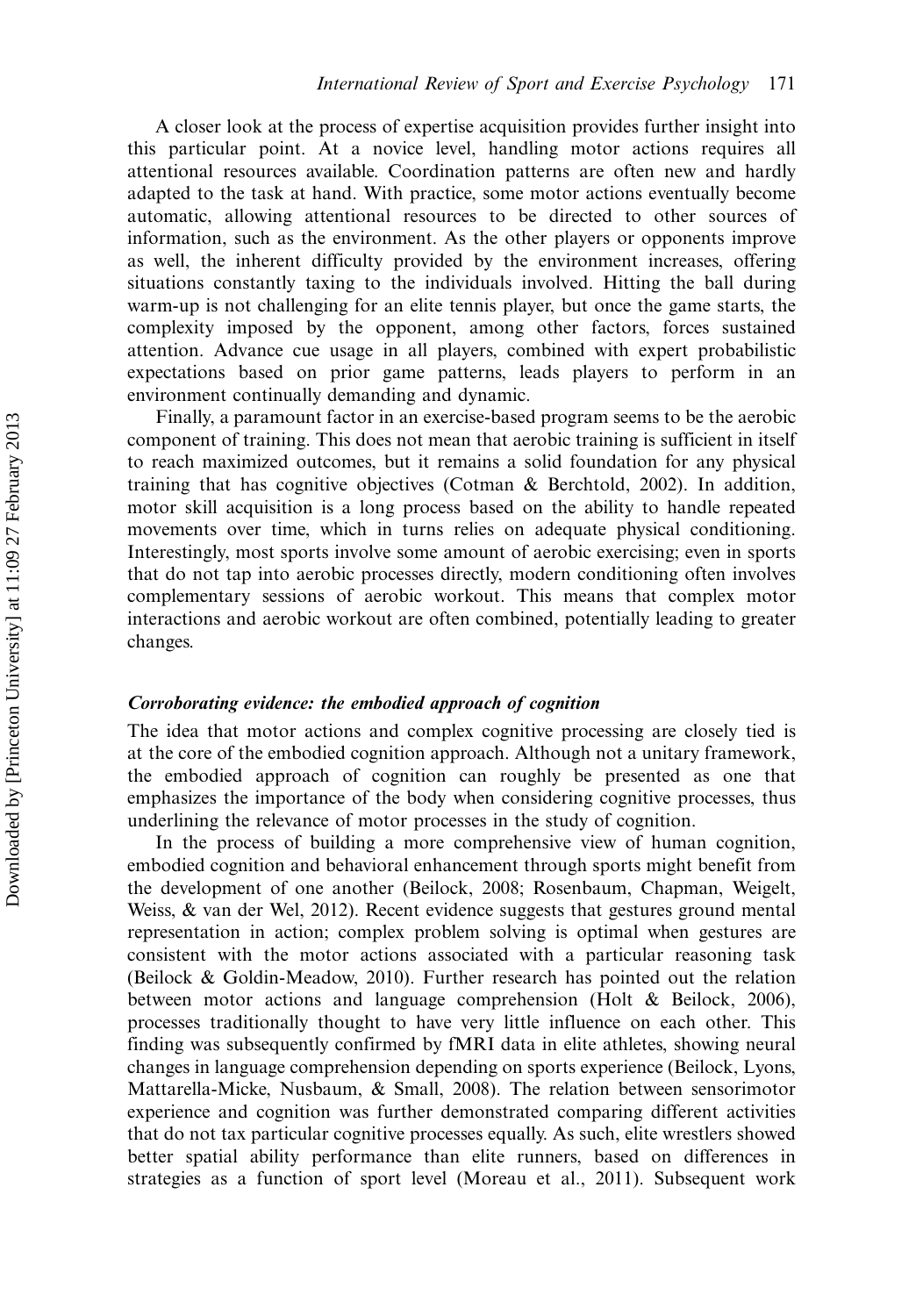indicated that the differences between experts and non-experts in sports might lie within the underlying processes recruited to solve a particular task (Güldenpenning, Köster, Kunde, Weigelt, & Schack, 2011). For example, a dual-task experiment showed that elite wrestlers rely on motor processes when solving mental rotation problems, whereas non-athletes treated similar content visually (Moreau, 2012).

Consistent with this idea and with our argument for designed sport interventions, experimental evidence suggests that the cognitive benefits of a training program based on physical activity also depend on the particular type of activity practiced during training sessions. For example, in a recent study a particular subcategory of spatial ability, mental rotation, was positively affected by a sport training program in wrestling  $-$  an activity that places tremendous demands on spatial manipulations but not by a running program (Moreau, Clerc, Mansy-Dannay, & Guerrien, 2012). Participants benefited from the specific demands of the activity they practiced, relative to mere aerobic exercise. Although demonstrating a distinction between different types of physical activities, these findings do not contradict traditional research linking aerobic exercising and cognitive improvements. In fact, runners also improved mental rotation performance, but wrestlers showed larger benefits, consistent with the idea that a combination of cognitive and physical demands represents an optimal way to apprehend training interventions.

Furthermore, changes were observed in strategic behaviors, better mental rotation performance being associated with more adaptive strategies (Moreau et al., 2012). Participants involved in a wrestling program tended to adapt their strategy throughout testing to select the best alternative to the problems encountered, whereas runners' strategies were more stereotyped across problems. This idea was supported by a related study comparing elite wrestlers and runners in a crosssectional design (Moreau et al., 2011). This trend of research is in line with work showing the involvement of motor processes in spatial reasoning tasks (Amorim, Isableu, & Jarraya, 2006; Moreau, 2012; Steggemann, Engbert, & Weigelt, 2011; Wraga, Thompson, Alpert, & Kosslyn, 2003) and the facilitation induced by gestures in spatial problem solving (Chu & Kita, 2011; Janczyk, Pfister, Crognale, & Kunde, 2012).

Taken together, these findings suggest an experience-based embodied mechanism in cognition, with consequences in a wide variety of processes. Evidence from a careful comparison of expertise groups suggests that the involvement of sensorimotor processes varies along a continuum, rather than in all-or-none fashion. Therefore, the embodied approach of cognition needs to take into account individual differences, as variations across individuals might explain discrepancies in the literature and could help to build an exhaustive theoretical framework.

#### An alternative approach: new trends in physical training

As pointed out in this article, the study of motor expertise underlines that individual differences are clearly malleable, and that they can be trained with appropriate programs. Many important points have been made to allow redesigning physical activities in ways that will enhance both cognitive function and our understanding of cognition. Supported by decades of research, one critical aspect that was addressed is the need to favor aerobic exercise, within a particular activity, to induce broad and wide changes.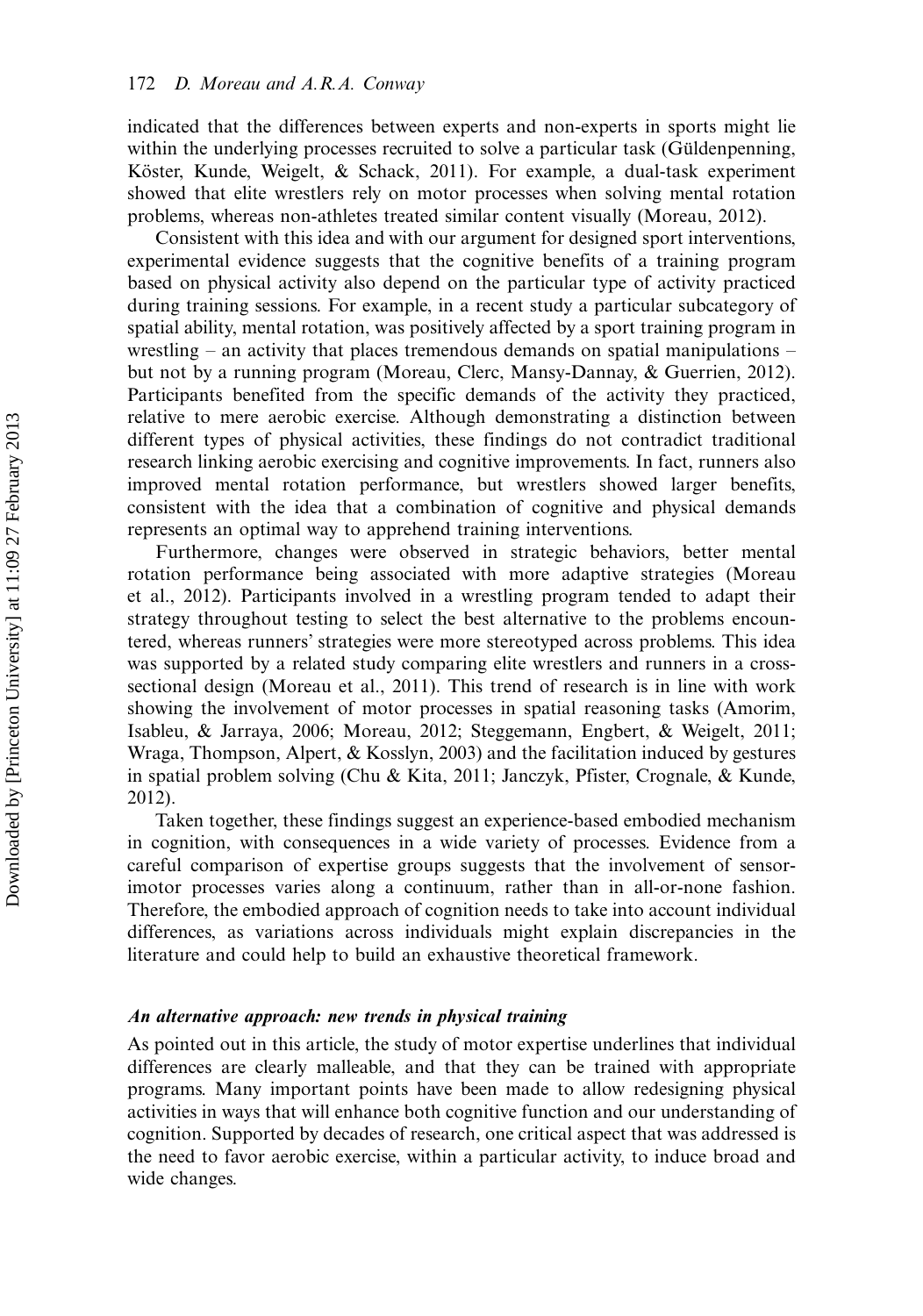One should bear in mind, however, that aerobic training might not be the only physiological way to target cognition through exercise. Recent evidence suggests that weight lifting and resistance training might also lead to significant changes in terms of cognitive performance (Nagamatsu, Handy, Hsu, Voss, & Liu-Ambrose, 2012). Whether these changes can match those of aerobic training is not currently known, nor is the influence of each type of training on particular cognitive abilities precisely understood yet, but future studies should allow more rigorous conclusions to be drawn. In addition, other booming trends in physiology of exercise, such as interval training or high-intensity training, have shown remarkable efficacy in improving physiological components (Duffield, Edge, & Bishop, 2006; Esfarjani & Laursen, 2007), but have not been used to date in cognitive enhancement programs. These training paradigms might represent interesting perspectives for future research, in order to foster our understanding of exercise-induced cognitive enhancement.

#### Concluding remarks and future directions

After a review of popular interventions to enhance human cognitive functioning, we have provided arguments to consider specifically-designed sports as a viable alternative to stimulate cognitive ability improvements. This idea lends itself nicely to recent theories of embodied cognition, an approach currently receiving a lot of attention in the field of cognitive science.

Within this fast-growing trend of research, the field of behavioral cognitive enhancement is an exciting one, as it opens up new possibilities and paths to prospective discoveries. We believe a few lines of research need to be explored in the near future to foster our understanding of training programs based on sports. Firstly, one important question that remains is the extent to which the effects of the different behavioral interventions presented in this article add up. Can the benefits be combined through ad hoc multi-modal interventions (e.g. WM training and exercising) targeting a vast panel of cognitive components? This could provide possibilities to train individuals via diverse means, hence favoring sustained motivation over time. This concern is central, as lack  $-$  or loss  $-$  of motivation is one of the most common reasons for dropping out of a training program. Secondly, a central facet of training paradigms is the extent to which they can be individualized to suit specific needs. Different individuals have different expectations when voluntarily starting a training program, due to distinct goals and objectives and to differences in baseline performance. The outcomes of an intervention could be maximized via individualized procedures, although this implies a clear understanding of the mechanisms involved in cognitive function improvement. The latter remark leads to the last line of research that appears crucial to the two mentioned above: there is a need to better define and understand the underlying processes that mediate cognitive enhancement, as well as the non-dissociable neural substrates associated with the observable changes, via carefully designed experiments including neural data over the course of training programs.

Beyond the arguments that have been presented herein, physical activity seems to be an ecologically valid way to enhance cognition, inducing wide and versatile changes. The impact on general health and the benefits it therefore represents for society leads us to believe that the risk is minimal in terms of training paradigm. A cognitive intervention based on physical activities has the dramatic advantage of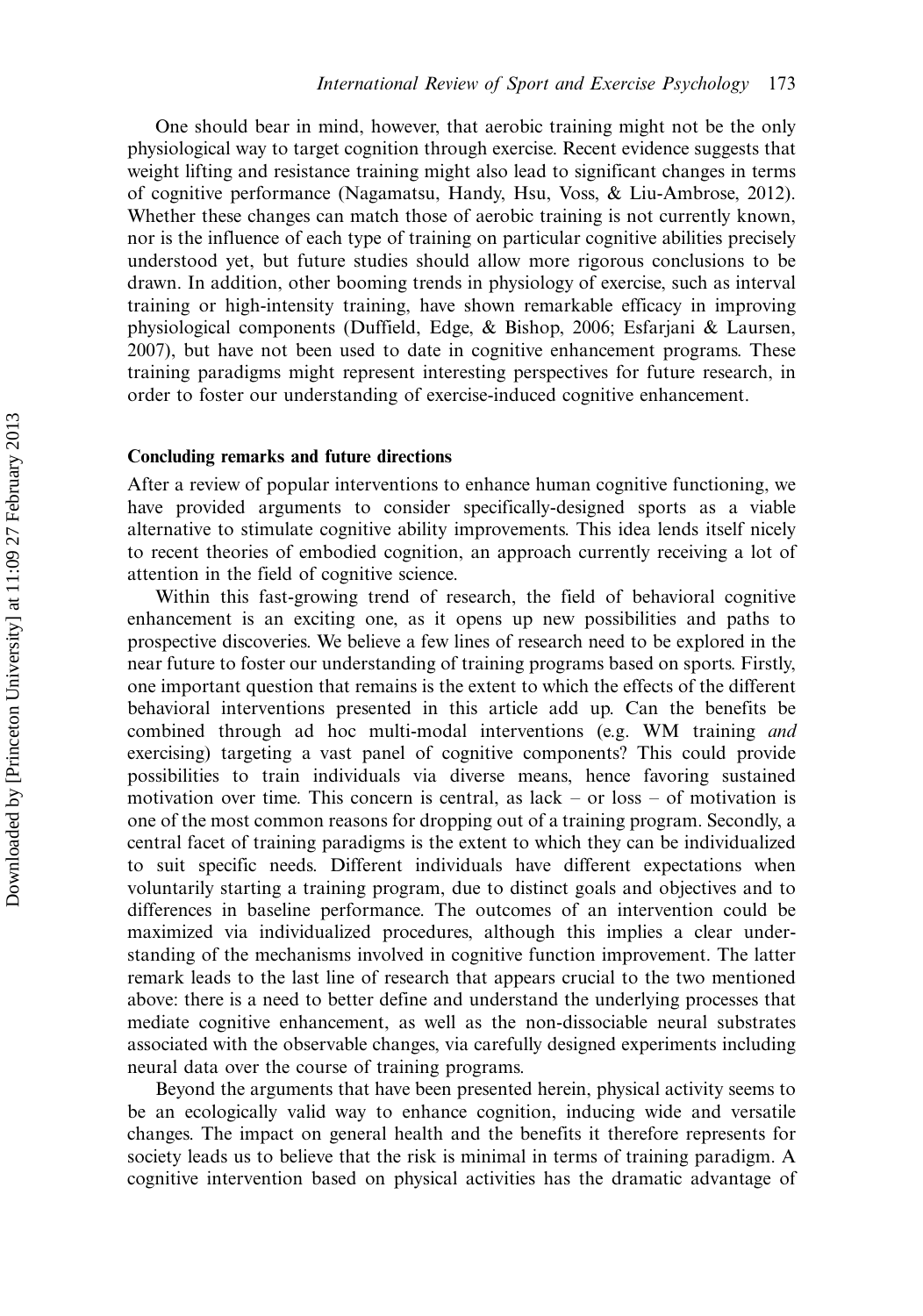emphasizing pleasure rather than monotonous and prosaic work. It therefore represents an easily accessible way to train cognitive abilities.

Sitting in front of a computer to enhance one's cognition, on the other hand, seems to us a rather constrained approach to cognitive training. Undeniably, computerized tasks are a suitable way to isolate cognitive abilities in the laboratory, and, to some extent, to develop particular cognitive abilities. To be sure, the idea that computerized cognitive training serves critical purposes to assess the differentiated roles of specific abilities and their prevalence in human cognitive functioning is not to be debated. However, when it comes to ecological training dedicated to improving people's lives outside the laboratory, computer-based interventions appear to be an unnatural and limited way to influence a wide range of cognitive processes.

Obviously, more work is needed to clarify the specific implications of training programs in such complex activities as sports, but the potentialities they offer, particularly due to their inherent flexibility and endless possibilities, are promising. In this sense, the field of brain plasticity broadens the possibilities we are given to shape our own cognitive abilities, and physical training might prevail as a constructive and natural way to incite profound and general changes. It is up to us to design activities and training programs in suitable ways that allow us to reach our full cognitive potential.

#### References

- Adam, J. J., Teeken, J. C., Ypelaar, P. J. C., Verstappen, F. T. J., & Paas, F. G. W. (1997). Exercise-induced arousal and information processing. International Journal of Sport  $Psychology, 28, 217–226.$
- Alloway, T. P. (2007). Working memory, reading, and mathematical skills in children with developmental coordination disorder. Journal of Experimental Child Psychology, 96(1), 20-36. doi:10.1016/j.jecp.2006.07.002
- Amorim, M. A., Isableu, B., & Jarraya, M. (2006). Embodied spatial transformations: ''Body analogy" for the mental rotation of objects. Journal of Experimental Psychology: General, 135(3), 327-347. doi:10.1037/0096-3445.135.3.327
- Aronen, E. T., Vuontela, V., Steenari, M. R., Salmi, J., & Carlson, S. (2005). Working memory, psychiatric symptoms, and academic performance at school. Neurobiology of Learning and Memory, 83(1), 33-42. doi:10.1016/j.nlm.2004.06.010
- Arsenijevic, Y., & Weiss, S. (1998). Insulin-like growth factor-I is a differentiation factor for postmitotic CNS stem cell-derived neuronal precursors: Distinct actions from those of brain-derived neurotrophic factor. Journal of Neuroscience, 18(6), 2118-2128.
- Audiffren, M., Tomporowski, P. D., & Zagrodnik, J. (2008). Acute aerobic exercise and information processing: Energizing motor processes during a choice reaction time task. Acta Psychologica, 129(3), 410-419. doi:10.1016/j.actpsy.2008.09.006
- Baddeley, A. (2000). The episodic buffer: A new component of working memory? Trends in Cognitive Sciences, 4(11), 417-423. doi:10.1016/S1364-6613(00)01538-2
- Baddeley, A., & Hitch, G. (1974). Working memory. In G. H. Bower (Ed.), The psychology of learning and motivation: Advances in research and theory (Vol. 8, pp.  $47-89$ ). New York: Academic Press.
- Beilock, S. L. (2008). Beyond the playing field: Sports psychology meets embodied cognition. International Review of Sport and Exercise Psychology, 1(1), 19-30. doi:10.1080/ 17509840701836875
- Beilock, S. L., & Goldin-Meadow, S. (2010). Gesture changes thought by grounding it in action. *Psychological Science*, 21(11), 1605-1610. doi:10.1177/0956797610385353
- Beilock, S. L., Lyons, I. M., Mattarella-Micke, A., Nusbaum, H. C., & Small, S. L. (2008). Sports experience changes the neural processing of action language. Proceedings of the National Academy of Sciences, 105, 13269–13273. doi:10.1073/pnas.0803424105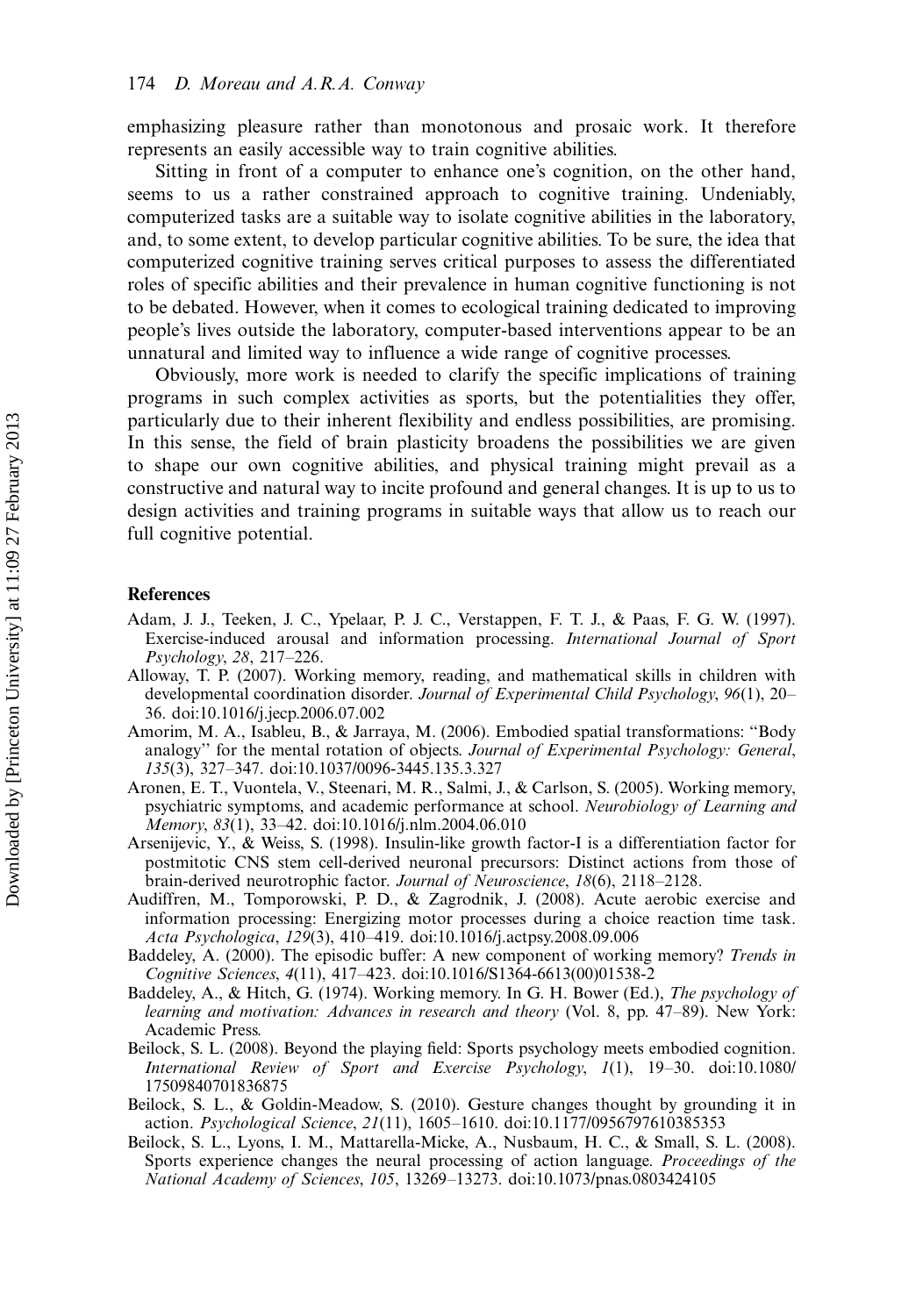- Bellander, M., Brehmer, Y., Westerberg, H., Karlsson, S., Furth, D., Bergman, O., et al. (2011). Preliminary evidence that allelic variation in the LMX1A gene influences training-related working memory improvement. Neuropsychologia, 49(7), 1938-1942. doi:10.1016/j.neuropsychologia.2011.03.021
- Berchtold, N. C., Kesslak, J. P., Pike, C. J., Adlard, P. A., & Cotman, C. W. (2001). Estrogen and exercise interact to regulate brain-derived neurotrophic factor mRNA and protein expression in the hippocampus. European Journal of Neuroscience, 14(12), 1992–2002. doi:10.1046/j.0953-816x.2001.01825.x
- Bherer, L., Kramer, A. F., Peterson, M. S., Colcombe, S., Erickson, K., & Becic, E. (2008). Transfer effects in task-set cost and dual-task cost after dual-task training in older and younger adults: Further evidence for cognitive plasticity in attentional control in late adulthood. Experimental Aging Research, 34(3), 188-219. doi:10.1080/03610730802070068
- Biernaskie, J., & Corbett, D. (2001). Enriched rehabilitative training promotes improved forelimb motor function and enhanced dendritic growth after focal ischemic injury. Journal of Neuroscience, 21(14), 5272-5280.
- Binet, A., & Simon, T. (1904). Méthodes nouvelles pour le diagnostic du niveau intellectuel desanormaux. L'année psychologique, 11, 191-244. doi:10.3406/psy.1904.3675
- Black, J. E., Isaacs, K. R., Anderson, B. J., Alcantara, A. A., & Greenough, W. T. (1990). Learning causes synaptogenesis, whereas motor activity causes angiogenesis, in cerebellar cortex of adult rats. Proceedings of the National Academy of Sciences, 87(14), 5568-5572. doi:10.1073/pnas.87.14.5568
- Boot, W. R., Blakely, D. P., & Simons, D. J. (2011). Do action video games improve perception and cognition? Frontiers in Psychology, 2, 1-6. doi:10.3389/fpsyg.2011.00226
- Brehmer, Y., Rieckmann, A., Bellander, M., Westerberg, H., Fischer, H., & Backman, L. (2011). Neural correlates of training-related working-memory gains in old age. NeuroImage, 58(4), 1110-1120. doi:10.1016/j.neuroimage.2011.06.079
- Brehmer, Y., Westerberg, H., Bellander, M., Furth, D., Karlsson, S., & Backman, L. (2009). Working memory plasticity modulated by dopamine transporter genotype. Neuroscience Letters, 467(2), 117-120. doi:10.1016/j.neulet.2009.10.018
- Brisswalter, J., Collardeau, M., & Rene, A. (2002). Effects of acute physical exercise characteristics on cognitive performance. Sports Medicine, 32(9), 555-566. doi:10.2165/ 00007256-200232090-00002
- Brochard, R., Dufour, A., & Despres, O. (2004). Effect of musical expertise on visuospatial abilities: Evidence from reaction times and mental imagery. Brain and Cognition, 54(2), 103 109. doi:10.1016/S0278-2626(03)00264-1
- Brown, J., Cooper-Kuhn, C. M., Kempermann, G., Van Praag, H., Winkler, J., Gage, F. H., & Kuhn, H. G. (2003). Enriched environment and physical activity stimulate hippocampal but not olfactory bulb neurogenesis. European Journal of Neuroscience, 17(10), 2042-2046. doi:10.1046/j.1460-9568.2003.02647.x
- Buck, S. M., Hillman, C. H., & Castelli, D. M. (2008). The relation of aerobic fitness to stroop task performance in preadolescent children. Medicine & Science in Sports & Exercise, 40(1), 166172. doi:10.1249/mss.0b013e318159b035
- Buxton, O. M., L'Hermite-Baleriaux, M., Hirschfeld, U., & Cauter, E. (1997). Acute and delayed effects of exercise on human melatonin secretion. Journal of Biological Rhythms, 12(6), 568-574. doi:10.1177/074873049701200611
- Byrne, A., & Byrne, D. G. (1993). The effect of exercise on depression, anxiety and other mood states: A review. Journal of Psychosomatic Research, 37(6), 565-574. doi:10.1016/0022-3999(93)90050-P
- Carro, E., Nunez, A., Busiguina, S., & Torres-Aleman, I. (2000). Circulating insulin-like growth factor I mediates effects of exercise on the brain. Journal of Neuroscience, 20(8), 2926-2933.
- Castelli, D. M., Hillman, C. H., Buck, S. M., & Erwin, H. E. (2007). Physical fitness and academic achievement in third- and fifth-grade students. Journal of Sport and Exercise Psychology, 29(2), 239-252.
- Chein, J. M., & Morrison, A. B. (2010). Expanding the mind's workspace: Training and transfer effects with a complex working memory span task. Psychonomic Bulletin & Review, 17(2), 193-199. doi:10.3758/PBR.17.2.193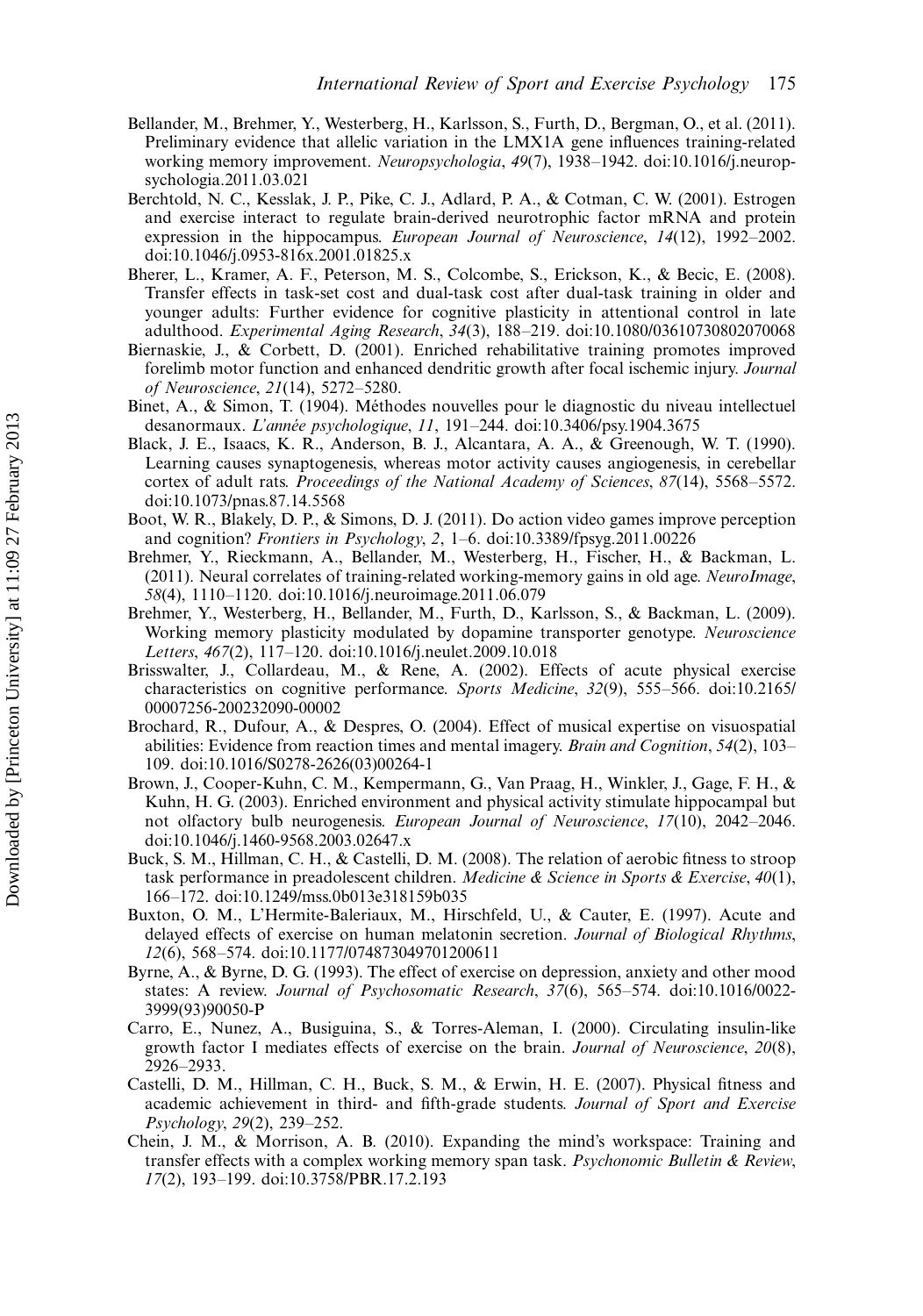- Chooi, W.-T., & Thompson, L. A. (2012). Working memory training does not improve intelligence in healthy young adults. *Intelligence*,  $40(6)$ ,  $531-542$ . doi:10.1016/j.intell. 2012.07.004
- Christensen, J. R., Faber, A., Ekner, D., Overgaard, K., Holtermann, A., & Sogaard, K. (2011). Diet, physical exercise and cognitive behavioral training as a combined workplace based intervention to reduce body weight and increase physical capacity in health care workers - a randomized controlled trial. BMC Public Health, 11, 671. doi:10.1186/1471-2458-11-671
- Chu, M., & Kita, S. (2011). The nature of gestures' beneficial role in spatial problem solving. Journal of Experimental Psychology: General,  $140(1)$ ,  $102-116$ . doi:10.1037/a0021790
- Cian, C., Barraud, P. A., Melin, B., & Raphel, C. (2001). Effects of fluid ingestion on cognitive function after heat stress or exercise-induced dehydration. International Journal of Psychophysiology, 42(3), 243-251. doi:10.1016/S0167-8760(01)00142-8
- Coe, D. P., Pivarnik, J. M., Womack, C. J., Reeves, M. J., & Malina, R. M. (2006). Effect of physical education and activity levels on academic achievement in children. Medicine & Science in Sports & Exercise, 38(8), 1515-1519. doi:10.1249/01.mss.0000227537.13175.1b
- Colcombe, S. J., Erickson, K. I., Scalf, P. E., Kim, J. S., Prakash, R., & Kramer, A. F. (2003). Aerobic fitness reduces brain tissue loss in aging humans. The Journals of Gerontology Series A: Biological Sciences and Medical Sciences, 58(2), M176. doi:10.1093/gerona/58.2.M176
- Colcombe, S. J., Erickson, K. I., Scalf, P. E., Kim, J. S., Prakash, R., McAuley, E., Elavsky, S., Marquez, D. X., Hu, L., & Kramer, A. F. (2006). Aerobic exercise training increases brain volume in aging humans. The Journals of Gerontology Series A: Biological Sciences and Medical Sciences, 61(11), 1166-1170. doi:10.1093/gerona/61.11.1166
- Colcombe, S. J., & Kramer, A. F. (2003). Fitness effects on the cognitive function of older adults: A meta-analytic study. *Psychological Science*, 14(2), 125–130. doi:10.1111/1467-9280.t01-1-01430
- Colom, R., Quiroga, A., Shih, P. C., Martinez, K., Burgaleta, M., Martinez-Molina, A., Roman, F. J., Requena, L., & Ramirez, I. (2010). Improvement in working memory is not related to increased intelligence scores. *Intelligence*, 38(5), 497–505. doi:10.1016/j.intell. 2010.06.008
- Colom, R., Quiroga, M. A., Solana, A. B., Burgaleta, M., Román, F. J., Privado, J., Escorial, S., Martínez, K., Álvarez-Linera, J., Alfayate, E., García, F., Lepage, C., Hernández-Tamames, J. A., & Karama, S. (2012). Structural changes after videogame practice related to a brain network associated with intelligence. *Intelligence*,  $40(5)$ ,  $479-489$ . doi:10.1016/ j.intell.2012.05.004
- Conway, A. R., & Getz, S. J. (2010). Cognitive ability: Does working memory training enhance intelligence? Current Biology, 20(8), R362-364. doi:10.1016/j.cub.2010.03.001
- Cotman, C. W., & Berchtold, N. C. (2002). Exercise: A behavioral intervention to enhance brain health and plasticity. Trends in Neurosciences,  $25(6)$ ,  $295-301$ . doi:10.1016/S0166-2236(02)02143-4
- Cowan, N. (2001). The magical number 4 in short-term memory: A reconsideration of mental storage capacity. Behavioral and Brain Sciences,  $24(1)$ ,  $87-114$ ; discussion 114-185. doi:10.1017/S0140525X01003922
- Cowan, N., Elliott, E. M., Scott Saults, J., Morey, C. C., Mattox, S., Hismjatullina, A., & Conway, A. R. A. (2005). On the capacity of attention: Its estimation and its role in working memory and cognitive aptitudes. Cognitive Psychology,  $5I(1)$ ,  $42-100$ . doi:10.1016/j.cogpsych.2004.12.001
- Dahlin, E., Nyberg, L., Backman, L., & Neely, A. S. (2008). Plasticity of executive functioning in young and older adults: Immediate training gains, transfer, and long-term maintenance. Psychology and Aging, 23(4), 720-730. doi:10.1037/a0014296
- Davis, C. L., Tomporowski, P. D., Boyle, C. A., Waller, J. L., Miller, P. H., Naglieri, J. A., & Gregoski, M. (2007). Effects of aerobic exercise on overweight children's cognitive functioning: A randomized controlled trial. Research Quarterly for Exercise and Sport, 78(5), 510-519. doi:10.5641/193250307X13082512817660
- Davranche, K., & McMorris, T. (2009). Specific effects of acute moderate exercise on cognitive control. Brain and Cognition, 69(3), 565-570. doi:10.1016/j.bandc.2008.12.001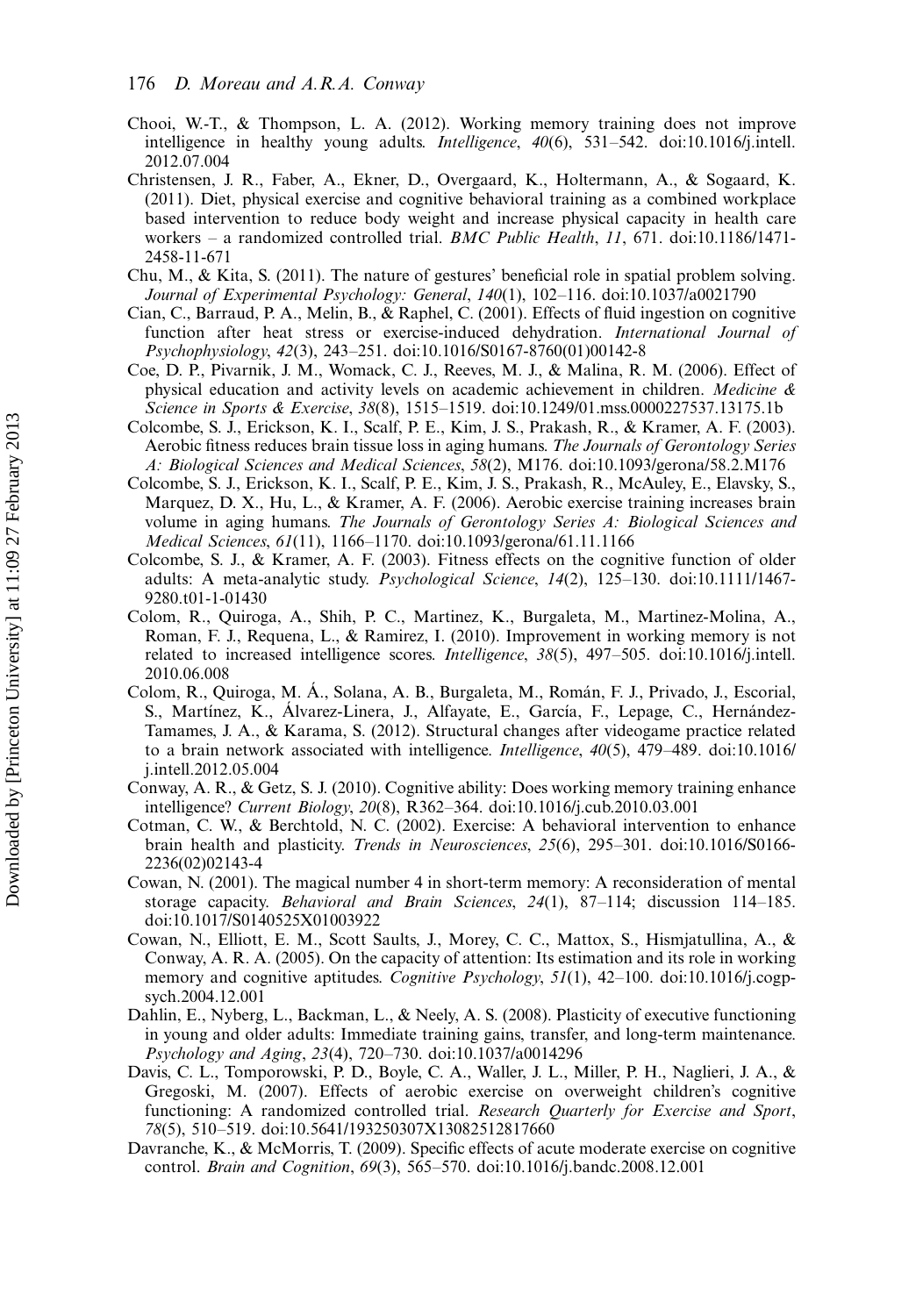- Diamond, A., & Lee, K. (2011). Interventions shown to aid executive function development in children 4-12 years old. Science, 333(6045), 959-964. doi:10.1126/science.1204529
- Dietrich, A., & Audiffren, M. (2011). The reticular-activating hypofrontality (RAH) model of acute exercise. Neuroscience and Biobehavioral Reviews, 35(6), 1305-1325. doi:10.1016/ j.neubiorev.2011.02.001
- Dijkstra, K., MacMahon, C., & Misirlisoy, M. (2008). The effects of golf expertise and presentation modality on memory for golf and everyday items. Acta Psychologica, 128(2), 298-303. doi:10.1016/j.actpsy.2008.03.001
- Duffield, R., Edge, J., & Bishop, D. (2006). Effects of high-intensity interval training on the VO2 response during severe exercise. Journal of Science and Medicine in Sport, 9(3), 249– 255. doi:10.1016/j.jsams.2006.03.014
- Dux, P. E., Tombu, M. N., Harrison, S., Rogers, B. P., Tong, F., & Marois, R. (2009). Training improves multitasking performance by increasing the speed of information processing in human prefrontal cortex. Neuron, 63(1), 127–138. doi:10.1016/j.neuron.2009.06.005
- Elliott, G. R., & Elliott, M. D. (2011). Pharmacological cognitive enhancers: Comment on Smith and Farah (2011). *Psychological Bulletin*, 137(5), 749-750. doi:10.1037/a0024119
- Engle, R. W., & Oransky, N. (1999). The evolution from short-term to working memory: Multi-store to dynamic models of temporary storage. In R. Sternberg (Ed.), *The nature of* human cognition (pp. 515–555). Cambridge, MA: MIT Press.
- Engle, R. W., Tuholski, S. W., Laughlin, J. E., & Conway, A. R. (1999). Working memory, short-term memory, and general fluid intelligence: A latent-variable approach. Journal of Experimental Psychology: General, 128(3), 309–331. doi:10.1037/0096-3445.128.3.309
- Ericsson, K. A. (2006). The influence of experience and deliberate practice on the development of superior expert performance. In K. A. Ericsson, N. Charness, P. Feltovich, & R. R. Hoffman (Eds.), Cambridge handbook of expertise and expert performance (pp. 685-706). Cambridge, UK: Cambridge University Press.
- Ericsson, K. A., & Kintsch, W. (1995). Long-term working memory. Psychological Review, 102(2), 211245. doi:10.1037/0033-295X.102.2.211
- Esfarjani, F., & Laursen, P. B. (2007). Manipulating high-intensity interval training: Effects on VO2max, the lactate threshold and 3000 m running performance in moderately trained males. Journal of Science and Medicine in Sport,  $10(1)$ ,  $27-35$ . doi:10.1016/j.jsams.2006. 05.014
- Etnier, J. L., Nowell, P. M., Landers, D. M., & Sibley, B. A. (2006). A meta-regression to examine the relationship between aerobic fitness and cognitive performance. Brain Research Reviews, 52(1), 119-130. doi:10.1016/j.brainresrev.2006.01.002
- Fabre, C., Chamari, K., Mucci, P., Massé-Biron, J., & Préfaut, C. (2002). Improvement of cognitive function by mental and/or individualized aerobic training in healthy elederly subjects. International Journal of Sports Medicine, 23(6), 415-421. doi:10.1055/s-2002-33735
- Farah, M. J., & Smith, M. E. (2011). Discussing smart pills versus endorsing smart pills: Reply to Swanson, Wigal, and Volkow (2011) and Elliott and Elliott (2011). Psychological Bulletin, 137(5), 751-752. doi:10.1037/a0024846
- Farmer, J., Zhao, X., van Praag, H., Wodtke, K., Gage, F. H., & Christie, B. R. (2004). Effects of voluntary exercise on synaptic plasticity and gene expression in the dentate gyrus of adult male Sprague-Dawley rats in vivo. Neuroscience,  $124(1)$ ,  $71-79$ . doi:10.1016/j.neuroscience. 2003.09.029
- French, J. R. P. (1953). Experiments in field settings. In L. Festinger & D. Katz (Eds.), Research Methods in the Behavioral Sciences (pp. 98-135). New York, NY: Holt, Rinehart, and Winston.
- Furley, P., & Memmert, D. (2010). The role of working memory in sports. International Review of Sport and Exercise Psychology, 3, 171-194. doi:10.1080/1750984X.2010.526238
- Galton, F. (1879). Psychometric experiments. Brain, 2, 149-162. doi:10.1093/brain/2.2.149
- Gathercole, S. E., Alloway, T. P., Willis, C., & Adams, A. M. (2006). Working memory in children with reading disabilities. Journal of Experimental Child Psychology, 93(3), 265-281. doi:10.1016/j.jecp.2005.08.003
- Geinisman, Y. (2000). Structural synaptic modifications associated with hippocampal LTP and behavioral learning. Cerebral Cortex, 10(10), 952-962. doi:10.1093/cercor/10.10.952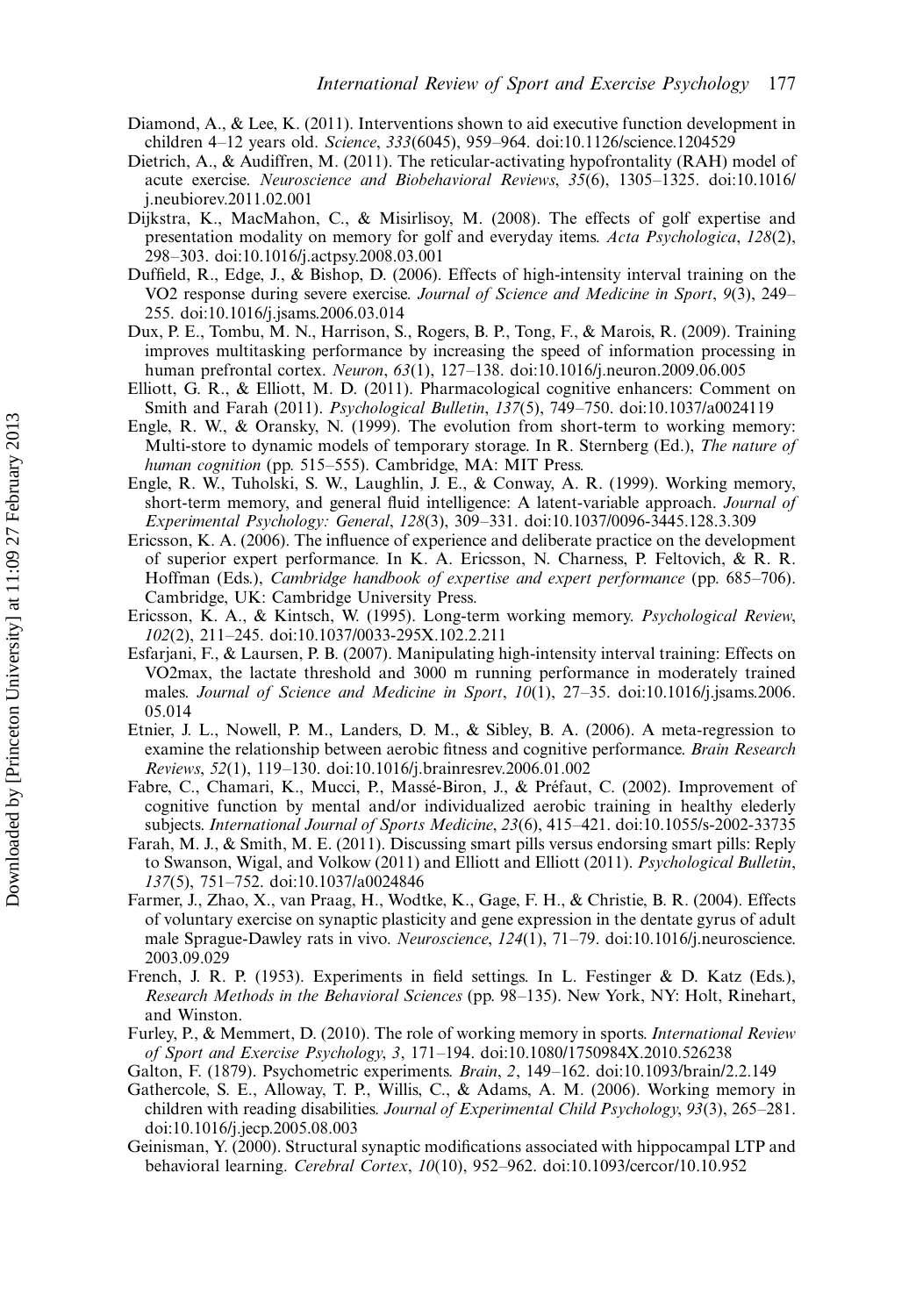- Gomez-Pinilla, F., Ying, Z., Opazo, P., Roy, R. R., & Edgerton, V. R. (2001). Differential regulation by exercise of BDNF and NT-3 in rat spinal cord and skeletal muscle. European Journal of Neuroscience, 13(6), 1078-1084. doi:10.1046/j.0953-816x.2001.01484.x
- Gould, E., Beylin, A., Tanapat, P., Reeves, A., & Shors, T. J. (1999). Learning enhances adult neurogenesis in the hippocampal formation. Nature Neuroscience, 2(3), 260–265. doi:10.1038/6365
- Gould, E., Woolley, C. S., & McEwen, B. S. (1990). Short-term glucocorticoid manipulations affect neuronal morphology and survival in the adult dentate gyrus. Neuroscience, 37(2), 367375. doi:10.1016/0306-4522(90)90407-U
- Green, C. S., & Bavelier, D. (2003). Action video game modifies visual selective attention. Nature, 423, 534-538. doi:10.1038/nature01647
- Green, C. S., & Bavelier, D. (2006a). Effect of action video games on the spatial distribution of visuospatial attention. Journal of Experimental Psychology: Human Perception and Performance, 32(6), 1465-1478. doi:10.1037/0096-1523.32.6.1465
- Green, C. S., & Bavelier, D. (2006b). Enumeration versus multiple object tracking: The case of action video game players. *Cognition*, 101(1), 217-245. doi:10.1016/j.cognition.2005.10.004
- Green, C. S., & Bavelier, D. (2007). Action-video-game experience alters the spatial resolution of vision. *Psychological Science*, 18(1), 88–94. doi:10.1111/j.1467-9280.2007.01853.x
- Green, C. S., & Bavelier, D. (2008). Exercising your brain: A review of human brain plasticity and training-induced learning. *Psychology and Aging*,  $23(4)$ ,  $692-701$ . doi:10.1037/a0014345
- Green, C. S., Pouget, A., & Bavelier, D. (2010). Improved probabilistic inference as a general learning mechanism with action video games. Current Biology, 23, 1573-1579. doi:10.1016/ j.cub.2010.07.040
- Gruber, A. J., Dayan, P., Gutkin, B. S., & Solla, S. A. (2006). Dopamine modulation in the basal ganglia locks the gate to working memory. Journal of Computational Neuroscience, 20(2), 153-166. doi:10.1007/s10827-005-5705-x
- Güldenpenning, I., Köster, D., Kunde, W., Weigelt, M., & Schack, T. (2011). Motor expertise modulates the unconscious processing of human body postures. Experimental Brain Research, 213(4), 383-391. doi:10.1007/s00221-011-2788-7
- Hardcastle, S., & Hagger, M. S. (2011). You can't do it on your own'': Experiences of a motivational interviewing intervention on physical activity and dietary behaviour. Psychology of Sport and Exercise, 12(3), 314-323. doi:10.1016/j.psychsport.2011.01.001
- Hempel, A., Giesel, F. L., Garcia Caraballo, N. M., Amann, M., Meyer, H., Wustenberg, T., Essig, M., & Schroder, J. (2004). Plasticity of cortical activation related to working memory during training. The American Journal of Psychiatry,  $161(4)$ ,  $745-747$ . doi:10.1176/ appi.ajp.161.4.745
- Hertzog, C., Kramer, A. F., Wilson, R. S., & Lindenberger, U. (2009). Enrichment effects on adult cognitive development. *Psychological Science in the Public Interest*,  $9(1)$ ,  $1-65$ .
- Heyn, P., Abreu, B. C., & Ottenbacher, K. J. (2004). The effects of exercise training on elderly persons with cognitive impairment and dementia: A meta-analysis. Archives of Physical Medicine and Rehabilitation, 85(10), 1694-1704. doi:10.1016/j.apmr.2004.03.019
- Hillman, C. H., Erickson, K. I., & Kramer, A. F. (2008). Be smart, exercise your heart: Exercise effects on brain and cognition. Nature Reviews Neuroscience,  $9(1)$ , 58–65. doi:10.1038/nrn2298
- Hintzman, D. L. (1974). Theoretical implication of the spacing effect. In R. L. Solso (Ed.), Theories in cognitive psychology: The Loyola symposium (pp. 77-99). Hillsdale, NJ: Erlbaum.
- Holmes, J., Gathercole, S. E., & Dunning, D. L. (2009). Adaptive training leads to sustained enhancement of poor working memory in children. *Developmental Science*,  $12(4)$ , F9–F15. doi:10.1111/j.1467-7687.2009.00848.x
- Holt, L. E., & Beilock, S. L. (2006). Expertise and its embodiment: Examining the impact of sensorimotor skill expertise on the representation of action-related text. Psychonomic Bulletin & Review, 13(4), 694-701. doi:10.3758/BF03193983
- Jaeggi, S. M., Buschkuehl, M., Jonides, J., & Perrig, W. J. (2008). Improving fluid intelligence with training on working memory. Proceedings of the National Academy of Sciences, 105(19), 6829–6833. doi:10.1073/pnas.0801268105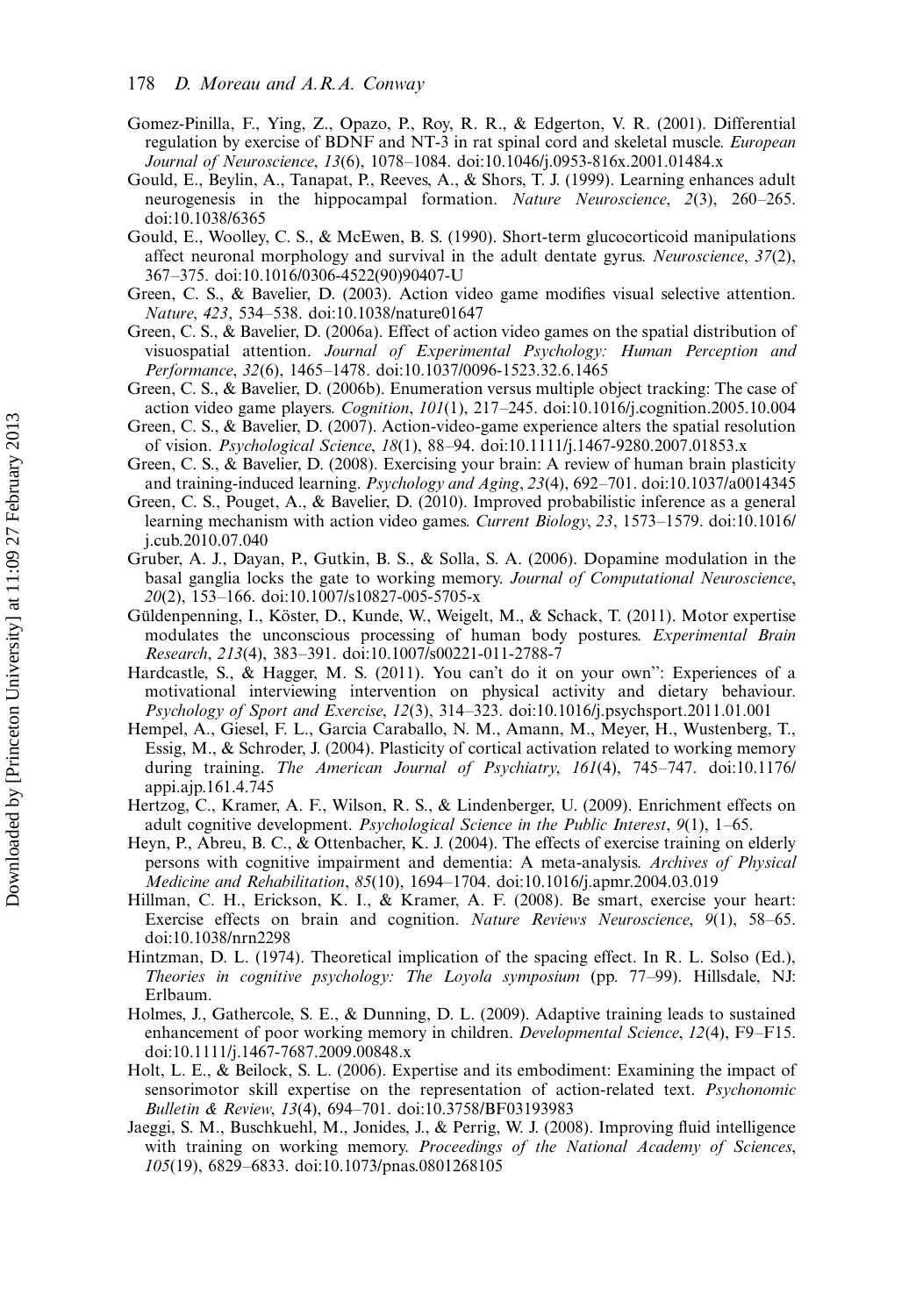- Jaeggi, S. M., Studer-Luethi, B., Buschkuehl, M., Su, Y.-F., Jonides, J., & Perrig, W. J. (2010). The relationship between n-back performance and matrix reasoning  $-$  implications for training and transfer. *Intelligence*, 38(6), 625-635. doi:10.1016/j.intell.2010.09.001
- Janczyk, M., Pfister, R., Crognale, M. A., & Kunde, W. (2012). Effective rotations: Action effects determine the interplay of mental and manual rotations. Journal of Experimental Psychology: General, 141(3), 489-501. doi:10.1037/a0026997
- Jaušovec, N., & Jaušovec, K. (2012). Working memory training: Improving intelligence changing brain activity. Brain and Cognition, 79(2), 96-106. doi:10.1016/j.bandc.2012.02. 007
- Kane, M. J., Hambrick, D. Z., & Conway, A. R. (2005). Working memory capacity and fluid intelligence are strongly related constructs: Comment on Ackerman, Beier, and Boyle (2005). Psychological Bulletin,  $131(1)$ ,  $66-71$ ; author reply 72-65. doi:10.1037/0033-2909.131.1.66
- Kane, M. J., Hambrick, D. Z., Tuholski, S. W., Wilhelm, O., Payne, T. W., & Engle, R. W. (2004). The generality of working memory capacity: A latent-variable approach to verbal and visuospatial memory span and reasoning. Journal of Experimental Psychology: General, 133(2), 189-217. doi:10.1037/0096-3445.133.2.189
- Kaplan, M. S., & Hinds, J. W. (1977). Neurogenesis in the adult rat: Electron microscopic analysis of light radioautographs. Science, 197(4308), 1092-1094. doi:10.1126/science. 887941
- Karp, A., Paillard-Borg, S., Wang, H. X., Silverstein, M., Winblad, B., & Fratiglioni, L. (2006). Mental, physical and social components in leisure activities equally contribute to decrease dementia risk. Dementia and Geriatric Cognitive Disorders,  $21(2)$ , 65-73. doi:10.1159/000089919
- Keeley, J. H., & Fox, K. R. (2009). The impact of physical activity and fitness on academic achievement and cognitive performance in children. International Review of Sport and Exercise Psychology, 2(2), 198–214. doi:10.1080/17509840903233822
- Keizer, A. W., Verment, R. S., & Hommel, B. (2010). Enhancing cognitive control through neurofeedback: A role of gamma-band activity in managing episodic retrieval. Neuroimage, 49(4), 3404–3413. doi:10.1016/j.neuroimage.2009.11.023
- Kempermann, G., Kuhn, H. G., & Gage, F. H. (1997). More hippocampal neurons in adult mice living in an enriched environment. Nature, 386(6624), 493-495. doi:10.1038/38649 3a0
- Kesslak, J. P., So, V., Choi, J., Cotman, C. W., & Gomez-Pinilla, F. (1998). Learning upregulates brain-derived neurotrophic factor messenger ribonucleic acid: A mechanism to facilitate encoding and circuit maintenance? *Behavioral Neuroscience*,  $112(4)$ ,  $1012-1019$ . doi:10.1037/0735-7044.112.4.1012
- Klingberg, T. (2010). Training and plasticity of working memory. Trends in Cognitive Sciences, 14(7), 317-324. doi:10.1016/j.tics.2010.05.002
- Klingberg, T., Fernell, E., Olesen, P. J., Johnson, M., Gustafsson, P., Dahlstrom, K., Gillberg, C. G., Forssberg, H., & Westerberg, H. (2005). Computerized training of working memory in children with ADHD-a randomized, controlled trial. Journal of the American Academy of Child and Adolescent Psychiatry, 44(2), 177186. doi:10.1097/00004583-200502000-00010
- Klingberg, T., Forssberg, H., & Westerberg, H. (2002). Training of working memory in children with ADHD. Journal of Clinical and Experimental Neuropsychology (Neuropsychology Development and Cognition: Section  $A$ ), 24(6), 781-791. doi:10.1076/jcen.24.6.781.8395
- Kramer, A. F., Hahn, S., & Gopher, D. (1999). Task coordination and aging: Explorations of executive control processes in the task switching paradigm. Acta Psychologica,  $101(2-3)$ , 339378. doi:10.1016/S0001-6918(99)00011-6
- Kramer, A. F., & Willis, S. L. (2002). Enhancing the cognitive vitality of older adults. Current Directions in Psychological Science, 11(5), 173-177. doi:10.1111/1467-8721.00194
- Li, R., Polat, U., Makous, W., & Bavelier, D. (2009). Enhancing the contrast sensitivity function through action video game training. Nature Neuroscience, 12, 549-551. doi:10. 1038/nn.2296
- Li, R., Polat, U., Scalzo, F., & Bavelier, D. (2010). Reducing backward masking through action game training. *Journal of Vision*, 10(33), 1–13. doi:pii:33.10.1167/10.14.33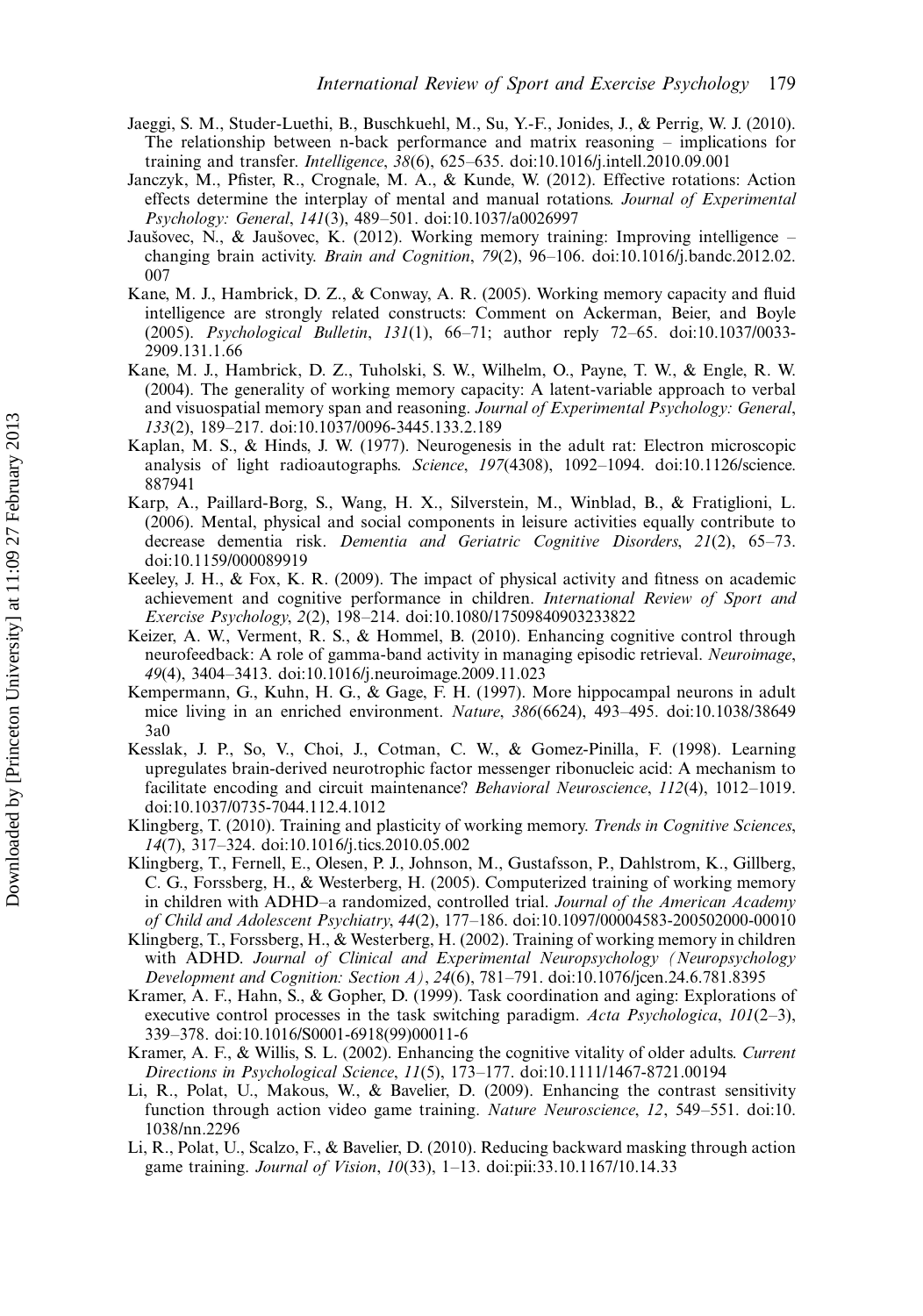- Loehlin, J. C. (2004). Latent variable models: An introduction to factor, path and structural equation analysis (4th ed.). Hillsdale, NJ: Erlbaum.
- Logie, R. H. (2003). Spatial and Visual Working Memory: A Mental Workspace. In D. Irwin & B. Ross (Eds.), Cognitive Vision: The Psychology of Learning and Motivation, Vol 42 (pp.  $37-78$ ). Elsevier Science (USA).
- Mahncke, H. W., Connor, B. B., Appelman, J., Ahsanuddin, O. N., Hardy, J. L., Wood, R. A., Joyce, N. M., Boniske, T., Atkins, S. M., & Merzenich, M. M. (2006). Memory enhancement in healthy older adults using a brain plasticity-based training program: A randomized, controlled study. Proceedings of the National Academy of Sciences,  $103(33)$ ,  $12523-12528$ . doi:10.1073/pnas.0605194103
- Martin, J. J., McCaughtry, N., Flory, S., Murphy, A., & Wisdom, K. (2011). Using social cognitive theory to predict physical activity and fitness in underserved middle school children. Research Quarterly for Exercise and Sport, 82(2), 247-255. doi:10.5641/ 027013611X13119541883825
- McArdle, J. J., & Prindle, J. J. (2008). A latent change score analysis of a randomized clinical trial in reasoning training. *Psychology and Aging*,  $23$ ,  $702-719$ . doi:10.1037/a0014349
- McGale, N., McArdle, S., & Gaffney, P. (2011). Exploring the effectiveness of an integrated exercise/CBT intervention for young men's mental health. British Journal of Health Psychology, 16(3), 457-471. doi:10.1348/135910710X522734
- McNab, F., Varrone, A., Farde, L., Jucaite, A., Bystritsky, P., Forssberg, H., & Klingberg, T. (2009). Changes in cortical dopamine D1 receptor binding associated with cognitive training. Science, 323(5915), 800-802. doi:10.1126/science.1166102
- Memmert, D. (2007). Can creativity be improved by an attention-broadening training program? – an exploratory study focusing on team sports. Creativity Research Journal, 19, 281292. doi:10.1080/10400410701397420
- Memmert, D., & Furley, P. (2007). "I spy with my little eye!": Breadth of attention, inattentional blindness, and tactical decision making in team sports. Journal of Sport and Exercise Psychology,  $29(3)$ ,  $365-381$ .
- Miller, G. A. (1956). The magical number seven plus or minus two: Some limits on our capacity for processing information. *Psychological Review*,  $63(2)$ ,  $81-97$ . doi:10.1037/ h0043158
- Moody, D. E. (2009). Can intelligence be increased by training on a task of working memory? Intelligence, 37(4), 327–328. doi:10.1016/j.intell.2009.04.005
- Mora, F., Segovia, G., & del Arco, A. (2007). Aging, plasticity and environmental enrichment: Structural changes and neurotransmitter dynamics in several areas of the brain. Brain Research Reviews, 55(1), 78-88. doi:10.1016/j.brainresrev.2007.03.011
- Moran, A. (2009). Cognitive psychology in sport: Progress and prospects. Psychology of Sport and Exercise, 10(4), 420-426. doi:10.1016/j.psychsport.2009.02.010
- Moreau, D. (2012). The role of motor processes in three-dimensional mental rotation: Shaping cognitive processing via sensorimotor experience. Learning and Individual Differences, 22(3), 354359. doi:10.1016/j.lindif.2012.02.003
- Moreau, D., Clerc, J., Mansy-Dannay, A., & Guerrien, A. (2012). Enhancing spatial ability through sport practice: Evidence for an effect of motor training on mental rotation performance. Journal of Individual Differences, 33(2), 83-88. doi:10.1027/1614-0001/ a000075
- Moreau, D., Mansy-Dannay, A., Clerc, J., & Guerrien, A. (2011). Spatial ability and motor performance: Assessing mental rotation processes in elite and novice athletes. International Journal of Sport Psychology, 42(6), 525-547.
- Morrison, A. B., & Chein, J. M. (2011). Does working memory training work? The promise and challenges of enhancing cognition by training working memory. Psychonomic Bulletin  $\&$ Review, 18(1), 46-60. doi:10.3758/s13423-010-0034-0
- Nagamatsu, L. S., Handy, T. C., Hsu, C., Voss, M., & Liu-Ambrose, T. (2012). Resistance training promotes cognitive and functional brain plasticity in seniors with probable mild cognitive impairment. Archives of Internal Medicine, 172(8), 666–668. doi:10.1001/archinternmed.2012.379
- Neeper, S. A., Gomez-Pinilla, F., Choi, J., & Cotman, C. (1995). Exercise and brain neurotrophins. Nature, 373(6510), 109. doi:10.1038/373109a0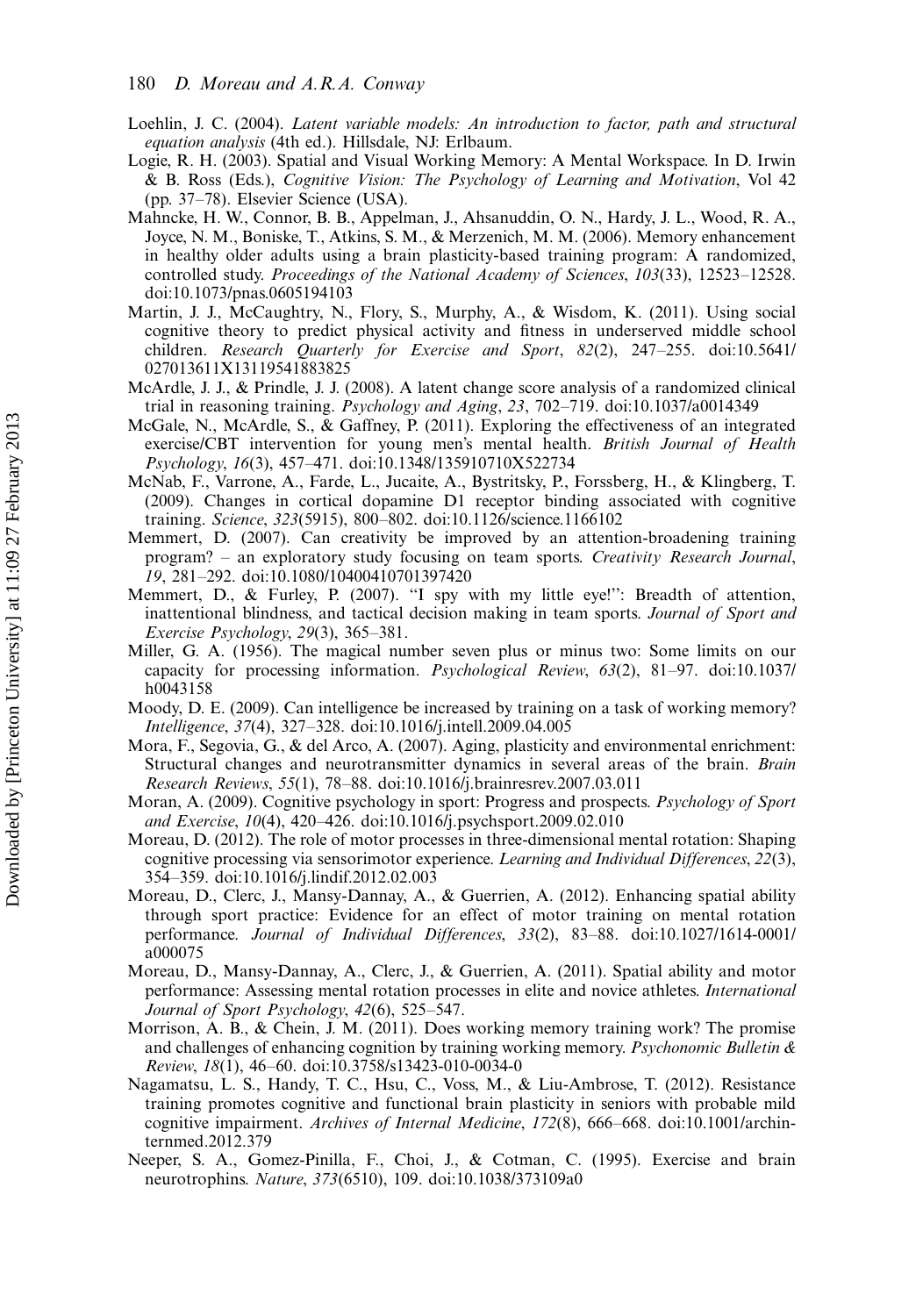- Neeper, S. A., Gomez-Pinilla, F., Choi, J., & Cotman, C. W. (1996). Physical activity increases mRNA for brain-derived neurotrophic factor and nerve growth factor in rat brain. Brain Research, 726(1-2), 49-56. doi:10.1016/0006-8993(96)00273-9
- Norton, D. J., McBain, R. K., Ongur, D., & Chen, Y. (2011). Perceptual training strongly improves visual motion perception in schizophrenia. Brain and Cognition, 77(2), 248–256. doi:10.1016/j.bandc.2011.08.003
- Oberauer, K., Schulze, R., Wilhelm, O., & Suss, H. M. (2005). Working memory and intelligence-their correlation and their relation: Comment on Ackerman, Beier, and Boyle (2005). *Psychological Bulletin*,  $131(1)$ ,  $61-65$ ; author reply 72-65. doi:10.1037/0033-2909.131.1.61
- Olesen, P. J., Westerberg, H., & Klingberg, T. (2003). Increased prefrontal and parietal activity after training of working memory. Nature Neuroscience, 7(1), 75–79. doi:10.1038/nn1165
- Owen, A. M., Hampshire, A., Grahn, J. A., Stenton, R., Dajani, S., Burns, A. S., Howard, R. J., & Ballard, C. G. (2010). Putting brain training to the test. Nature,  $465(7299)$ ,  $775-778$ . doi:10.1038/nature09042
- Paas, F. G., & Adam, J. J. (1991). Human information processing during physical exercise. Ergonomics, 34(11), 1385-1397. doi:10.1080/00140139108964879
- Penedo, F. J., & Dahn, J. R. (2005). Exercise and well-being: A review of mental and physical health benefits associated with physical activity. Current Opinion in Psychiatry, 18(2), 189-193. doi:10.1097/00001504-200503000-00013
- Perrig, W., Hollenstein, M., & Oelhafen, S. (2009). Can we improve fluid intelligence with training on working memory in persons with intellectual disabilities? Journal of Cognitive Education and Psychology, 8(2), 148-164. doi:10.1891/1945-8959.8.2.148
- Persson, J., & Reuter-Lorenz, P. A. (2008). Gaining control: Training executive function and far transfer of the ability to resolve interference. *Psychological Science*,  $19(9)$ ,  $881-888$ . doi:10.1111/j.1467-9280.2008.02172.x
- Postle, B. R. (2006). Working memory as an emergent property of the mind and brain. Neuroscience, 139, 23-28. doi:10.1016/j.neuroscience.2005.06.005
- Raab, M., & Johnson, J. G. (2007). Expertise-based differences in search and optiongeneration strategies. Journal of Experimental Psychology: Applied, 13(3), 158-170. doi:10. 1037/1076-898X.13.3.158
- Rabipour, S., & Raz, A. (2012). Training the brain: Fact and fad in cognitive and behavioral remediation. Brain and Cognition, 79(2), 159-179. doi:10.1016/j.bandc.2012.02.006
- Rampon, C., & Tsien, J. Z. (2000). Genetic analysis of learning behavior-induced structural plasticity. Hippocampus, 10(5), 605-609. doi:10.1002/1098-1063(2000)10:5<3C605::AID-HIPO11>3E3.0.CO;2-3
- Ratey, J. J., & Loehr, J. E. (2011). The positive impact of physical activity on cognition during adulthood: A review of underlying mechanisms, evidence and recommendations. Review of Neuroscience, 22(2), 171-185. doi:10.1515/rns.2011.017
- Redick, T. S., Shipstead, Z., Harrison, T. L., Hicks, K. L., Fried, D. Z., Hambrick, D. Z., Kane, M. J., & Engle, R. W. (in press). No evidence of intelligence improvement after working memory training: A randomized, placebo-controlled study. Journal of Experimental Psychology, General. doi:10.1037/a0029082
- Richardson, A. E., Powers, M. E., & Bousquet, L. G. (2011). Video game experience predicts virtual, but not real navigation performance. Computers in Human Behavior,  $27(1)$ , 552-560. doi:10.1016/j.chb.2010.10.003
- Rosenbaum, D. A., Chapman, K. M., Weigelt, M., Weiss, D. J., & van der Wel, R. (2012). Cognition, action, and object manipulation. *Psychological Bulletin*, 138(5), 924–946. 10.1037/a0027839
- Rosenthal, R., & Jacobson, L. (1968). Pygmalion in the classroom: Teacher expectation and pupils' intellectual development. New York, NY: Hold, Rinehart, and Winston.
- Russo-Neustadt, A., Ha, T., Ramirez, R., & Kesslak, J. P. (2001). Physical activityantidepressant treatment combination: Impact on brain-derived neurotrophic factor and behavior in an animal model. Behavioural Brain Research, 120(1), 87–95. doi:10.1016/ S0166-4328(00)00364-8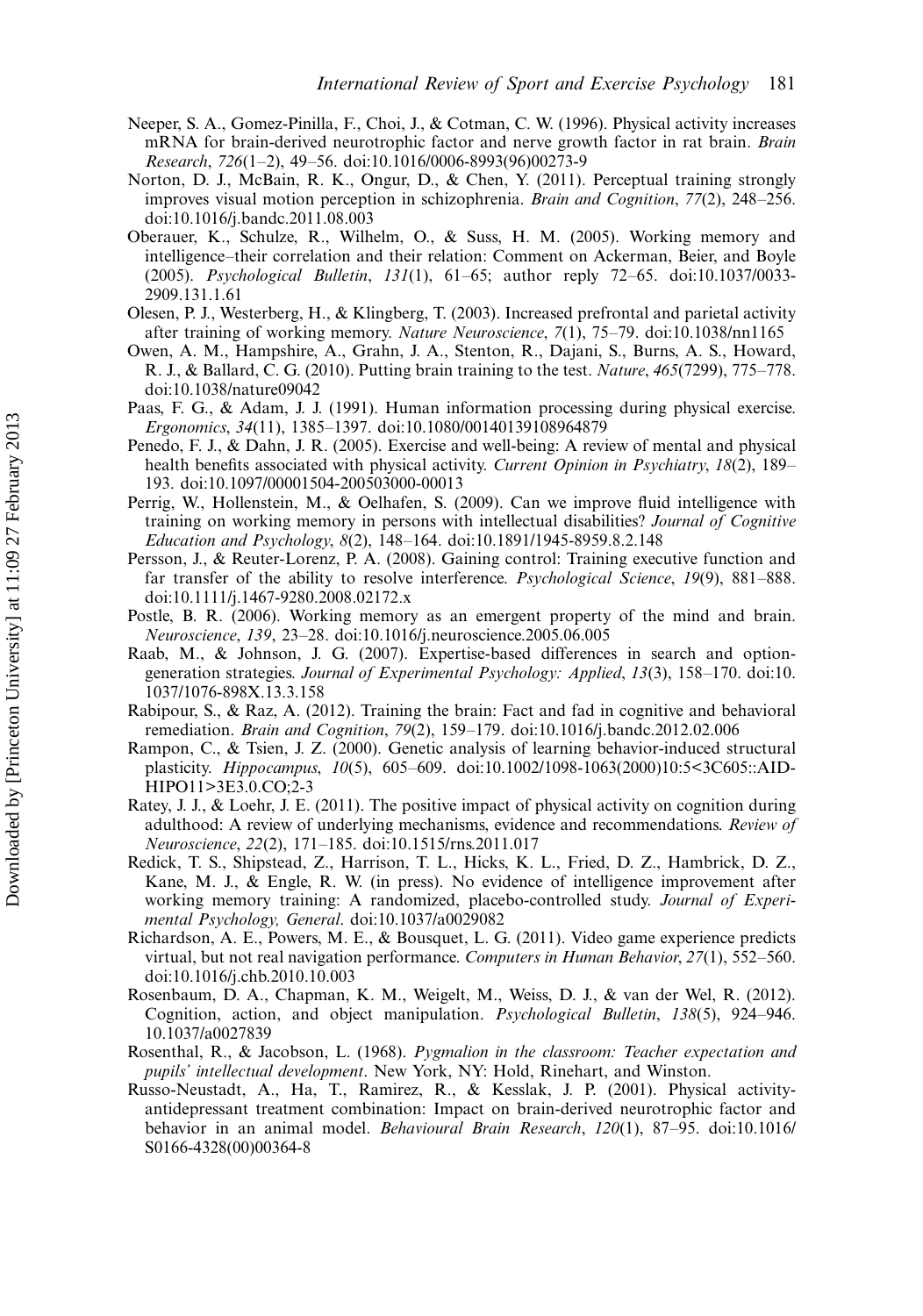- Salthouse, T. A., & Davis, H. P. (2006). Organization of cognitive abilities and neuropsychological variables across the lifespan. Developmental Review,  $26(1)$ ,  $31-54$ . doi:10.1016/ j.dr.2005.09.001
- Schmiedek, F., Lövden, M., & Lindenberger, U. (2010). Hundred days of cognitive training enhance broad cognitive abilities in adulthood: Findings from the COGITO study. Frontiers in Neuroscience, 2, 1-10. doi:10.3389/fnagi.2010.00027
- Shipstead, Z., Redick, T. S., & Engle, R. W. (2012). Is working memory training effective? Psychological Bulletin, 138(4), 628-654. doi:10.1037/a0027473
- Singh-Manoux, A., Hillsdon, M., Brunner, E., & Marmot, M. (2005). Effects of physical activity on cognitive functioning in middle age: Evidence from the Whitehall II prospective cohort study. American Journal of Public Health,  $95(12)$ ,  $2252-2258$ . doi:10.2105/ AJPH.2004.055574
- Smith, D. J. (2003). A framework for understanding the training process leading to elite performance. Sports Medicine, 15, 1103-1126. doi:10.2165/00007256-200333150-00003
- Smith, M. E., & Farah, M. J. (2011). Are prescription stimulants ''smart pills''? The epidemiology and cognitive neuroscience of prescription stimulant use by normal healthy individuals. Psychological Bulletin, 137(5), 717-741. doi:10.1037/a0023825
- Spear, N. E. (Ed.) (1978). The processing of memories: Forgetting and retention. Hillsdale, NJ: Erlbaum.
- Steggemann, Y., Engbert, K., & Weigelt, M. (2011). Selective effects of motor expertise in mental body rotation tasks: Comparing object-based and perspective transformations. Brain and Cognition, 76(1), 97-105. doi:10.1016/j.bandc.2011.02.013
- Sternberg, R. J. (2008). Increasing fluid intelligence is possible after all. Proceedings of the National Academy of Sciences, 105(19), 6791-6792. doi:10.1073/pnas.0803396105
- Stroth, S., Hille, K., Spitzer, M., & Reinhardt, R. (2009). Aerobic endurance exercise benefits memory and affect in young adults. Neuropsychological Rehabilitation, 19(2), 223-243. doi:10.1080/09602010802091183
- Stummer, W., Weber, K., Tranmer, B., Baethmann, A., & Kempski, O. (1994). Reduced mortality and brain damage after locomotor activity in gerbil forebrain ischemia. Stroke, 25(9), 1862-1869. doi:10.1161/01.STR.25.9.1862
- Swanson, J. M., Wigal, T. L., & Volkow, N. D. (2011). Contrast of medical and nonmedical use of stimulant drugs, basis for the distinction, and risk of addiction: Comment on Smith and Farah (2011). Psychological Bulletin, 137(5), 742-748. doi:10.1037/a0024898
- Takeuchi, H., Sekiguchi, A., Taki, Y., Yokoyama, S., Yomogida, Y., Komuro, N., Yamanouchi, T., Suzuki, S., & Kawashima, R. (2010). Training of working memory impacts structural connectivity. Journal of Neuroscience, 30(9), 3297-3303. doi:10.1523/JNEUROSCI.4611-09.2010
- Takeuchi, H., Taki, Y., & Kawashima, R. (2010). Effects of working memory training on cognitive functions and neural systems. Reviews in the Neurosciences,  $2I(6)$ ,  $427-449$ . doi:10.1515/REVNEURO.2010.21.6.427
- Takeuchi, H., Taki, Y., Sassa, Y., Hashizume, H., Sekiguchi, A., Fukushima, A., & Kawashima, R. (2011). Working memory training using mental calculation impacts regional gray matter of the frontal and parietal regions. PLoS One, 6(8), 23175. doi:10.1371/journal.pone.0023175
- Tang, Y. Y., & Posner, M. I. (2009). Attention training and attention state training. Trends in Cognitive Sciences, 13(5), 222-227. doi:10.1016/j.tics.2009.01.009
- te Nijenhuis, J., van Vianen, A. E. M., & van der Flier, H. (2007). Score gains on g-loaded tests: No g. Intelligence, 35(3), 283-300. doi:10.1016/j.intell.2006.07.006
- Thorell, L. B., Lindqvist, S., Bergman Nutley, S., Bohlin, G., & Klingberg, T. (2009). Training and transfer effects of executive functions in preschool children. Developmental Science, 12(1), 106-113. doi:10.1111/j.1467-7687.2008.00745.x
- Tomporowski, P. D. (2003). Effects of acute bouts of exercise on cognition. Acta Psychologica, 112(3), 297–324. doi:10.1016/S0001-6918(02)00134-8
- Tong, Y., Melara, R. D., & Rao, A. (2009). P2 enhancement from auditory discrimination training is associated with improved reaction times. Brain Research, 1297(0), 80-88. doi:10.1016/j.brainres.2009.07.089